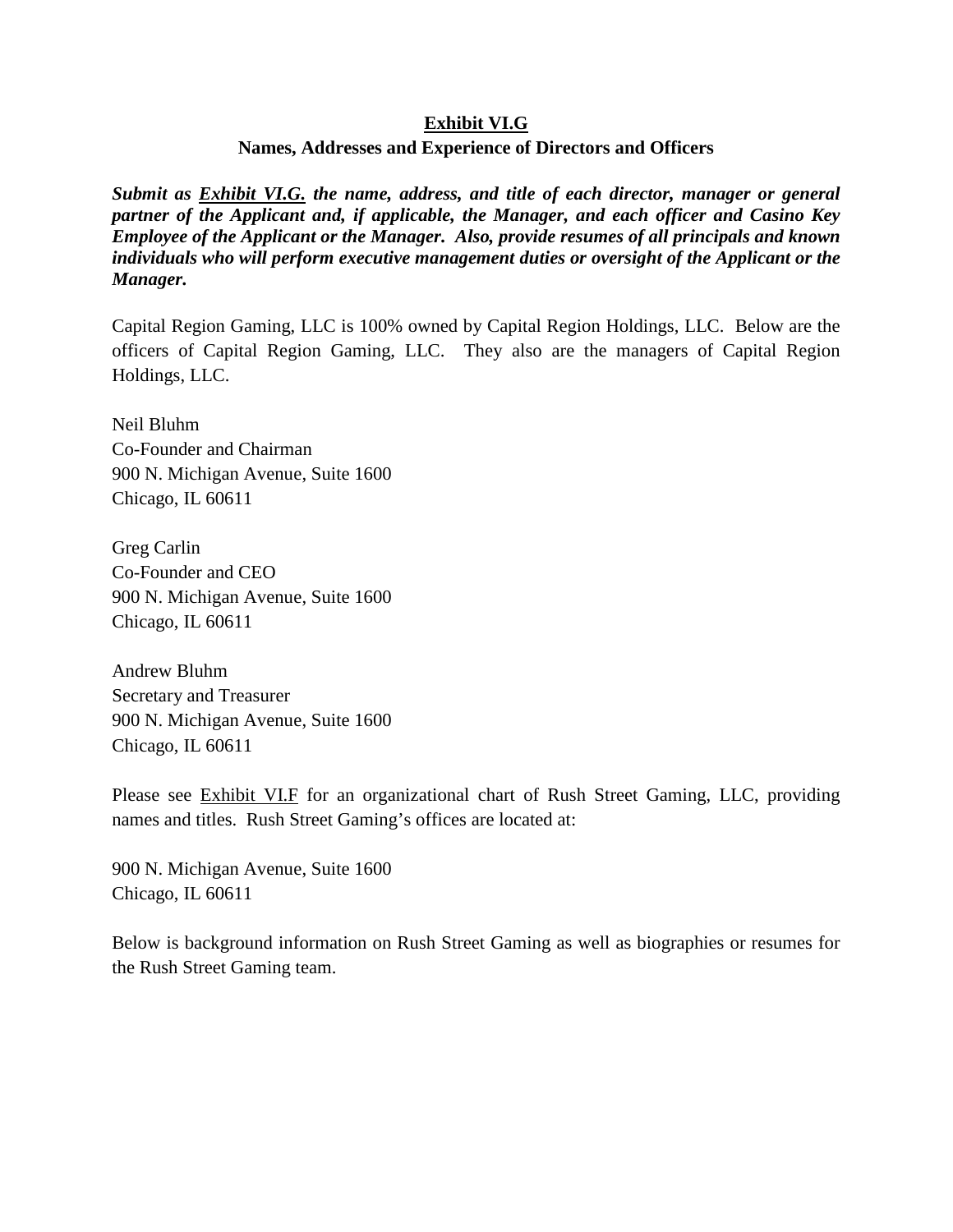## **Rush Street Gaming Background**

www.rushstreetgaming.com

Rush Street Gaming ("RSG") is a market leading gaming company, and RSG and its principals and team members have extensive experience in developing, financing and operating successful entertainment and gaming destinations.

Neil Bluhm, Chairman, and Greg Carlin, Chief Executive Officer, co-founded RSG in 2009, but RSG's history goes back to 1996, when Neil Bluhm and Greg Carlin partnered with Hyatt Gaming, Inc. to form Falls Management Company ("FMC") to pursue an RFP for a Niagara Falls casino in Ontario. Neil Bluhm is Chairman of FMC and Greg Carlin is a board member. In 1998, FMC entered into an agreement with the Province of Ontario to develop Fallsview Casino Resort (an approximately C\$1 billion integrated resort) and manage the pre-existing Casino Niagara. Fallsview Casino Resort opened in June 2004 and is Canada's largest and most successful casino. Fallsview Casino Resort has been voted Ontario's Favorite Casino for six consecutive years as part of the Toronto Sun Readers' Choice Awards, and it is a top tourist attraction in Canada.

Mr. Bluhm and Mr. Carlin proceeded to develop four additional casinos:

- Rivers Casino, Des Plaines, IL (Chicago area) opened July 2011
- Sugarhouse Casino, Philadelphia, PA opened September 2010
- Rivers Casino, Pittsburg, PA opened August  $2009<sup>1</sup>$
- Riverwalk Casino & Hotel, Vicksburg, MS opened October  $2008^2$

See Attachment "A" for pictures of RSG related casinos.

RSG has extensive and recent development experience. Mr. Bluhm and Mr. Carlin have been one of the most active developers of ground-up casino projects during and since the 2008/2009 recession, developing four casinos since the start of the recession. They have proven their ability to raise capital and successfully complete projects in extremely difficult financial markets. All four casinos were completed on/ahead of time and on/below budget, and Rivers Casino in Des Plaines is the first LEED Gold certified casino in the world.

RSG has extensive experience in and a track record of success with casino financings and greenfield casino financings in particular. Due to RSG's history of developing highly successful

<sup>&</sup>lt;sup>1</sup> The Pittsburgh license initially was awarded to another party, but when the original owner was unable to close construction financing to complete the project in 2008 (after construction had started), an RSG related entity and others took over the project, completed construction and rescued the project from severe financial distress.

<sup>2</sup> Riverwalk Casino & Hotel was sold in October 2012.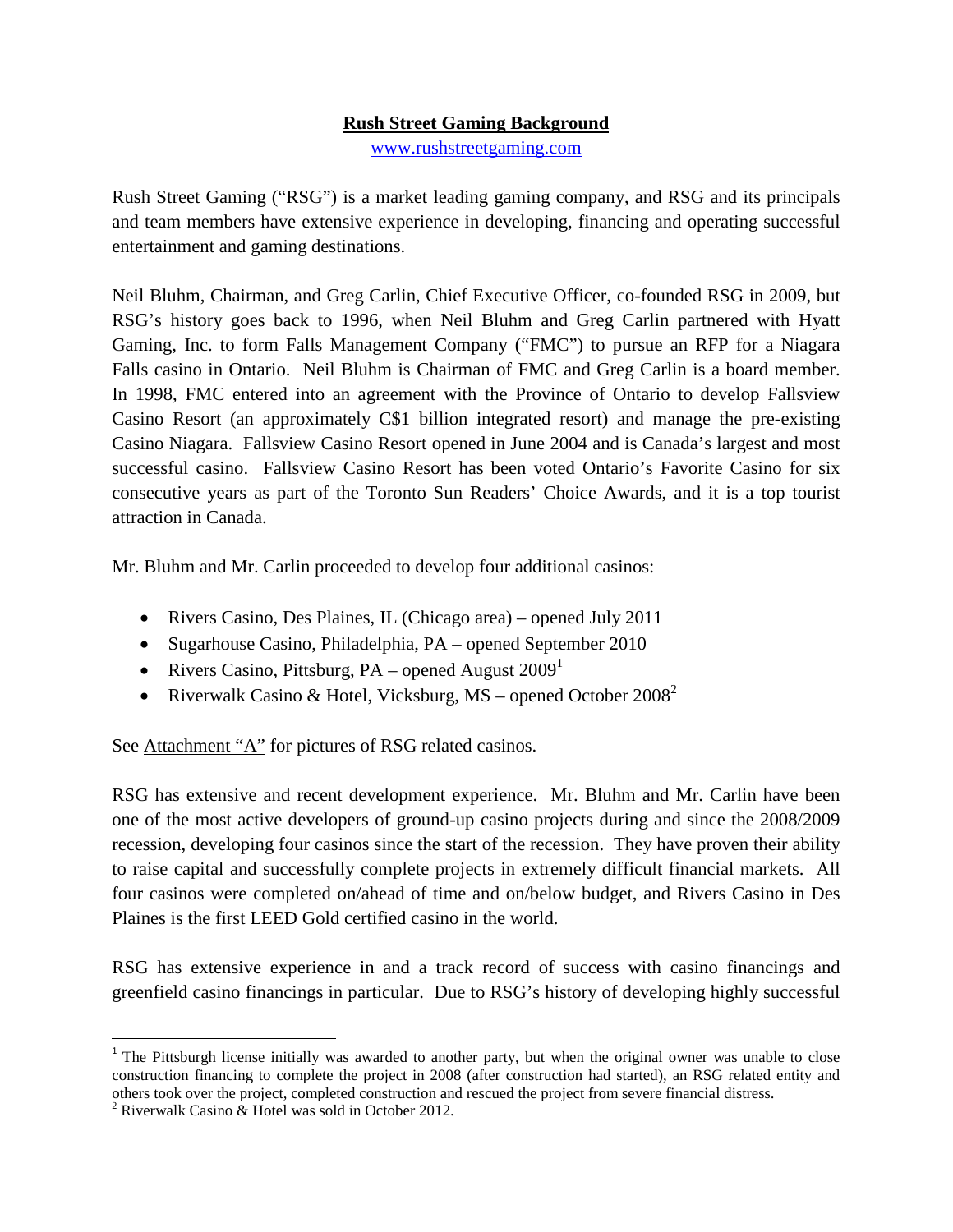projects on-time and on-budget, RSG has earned a great reputation in the financing markets and built quality relationships with lenders. In terms of greenfield casino financings, RSG affiliates closed \$1.1 billion of project-specific financings across the four successful developments discussed above which opened from October 2008 to July 2011, all of which were financed in very difficult markets. In fact, SugarHouse Casino in Philadelphia, PA was the first new casino financed after the Great Recession and Rivers Casino in Des Plaines, IL was the second. Having opened four new casinos from 2008 through 2011, RSG and its affiliates were the unrivaled leader in U.S. casino development during that difficult time. Further, equity support to these projects has been impressive. As discussed in Exhibit VIII.A.6.c, the equity and operational support provided to our affiliated SugarHouse and Rivers Casino - Pittsburgh projects was exceptional. Additionally, RSG has been highly successful in replacing expensive construction financing with dramatically cheaper financing following stabilization of earnings at the projects. RSG affiliates have refinanced over \$2.2 billion of debt over several transactions since 2011.

In addition to Mr. Bluhm and Mr. Carlin, RSG has a very experienced team of industry veterans. Please refer to the RSG organizational chart in Exhibit VI.F and resumes of team members, provided below. RSG works closely with the management teams of its affiliated casinos and provides services and oversight with respect to strategy, operations, marketing, analysis, capital expenditures and financing.

With respect to the three properties currently in the RSG portfolio (Rivers Casino in Des Plaines, IL; SugarHouse Casino in Philadelphia, PA; and Rivers Casino in Pittsburgh, PA), which were developed and are operated by RSG related entities, these three facilities cost in aggregate approximately \$1.6 billion to develop. They generated more than \$1 billion in gaming revenues in 2013 and employ approximately 4,500 employees in aggregate.

All three RSG related casinos have won many awards, some of which are highlighted below:

- Rivers Casino Des Plaines, IL (opened July 2011)
	- Best Casino in 2012 and 2013 (Chicago Reader)
	- One of Chicago's Top 20 Workplaces in 2012 and 2013 (Chicago Tribune)
	- Chicago Commercial Real Estate Special Achievement Award in 2012 (sponsored by the Greater Chicago Food Depository)
	- First LEED Gold casino in the world
- SugarHouse Casino Philadelphia, PA (opened September 2010)
	- Top Three for Best Places to Work in 2011, 2012, and 2013 Extra-Large Company category (Philadelphia Business Journal)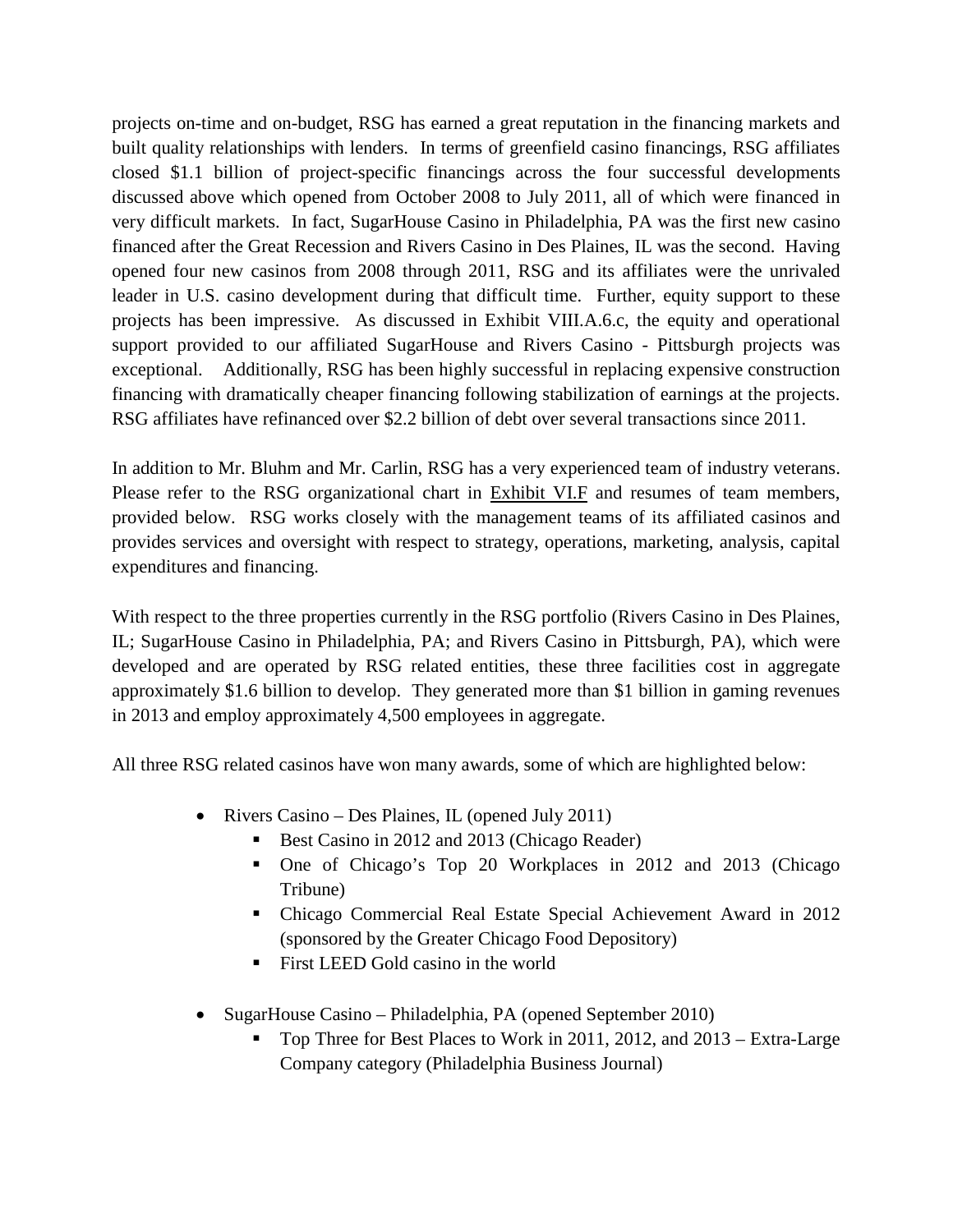- One of Philadelphia's Top 20 Workplaces in 2011, 2012, and 2013 Large-Company category (Philadelphia Inquirer and Daily News)
- Rivers Casino Pittsburgh, PA (opened August 2009)
	- Best overall gaming resort in Pennsylvania for four years in a row (Casino Player Magazine)
	- Best overall casino in Pennsylvania for four years in a row (Strictly Slots Magazine)
	- Recipient of over one hundred "Best Of" awards

See Exhibit VIII.A.15.a for a more comprehensive list of awards.

As evidence of the success of RSG properties, each RSG property operates at a substantial market share premium to its fair share based on number of gaming positions in their respective markets. In Des Plaines, Rivers Casino has approximately the same number of gaming positions  $(1,200^{[1]})$  as the other nine Illinois casinos, yet generated \$423M in LTM gaming revenues through May 2014, more than 2.1x its nearest competitor. In the Philadelphia market, SugarHouse Casino has 19.3% (not including poker) of the bankable table game positions but generated 29.6% of LTM table game revenue through May 2014 for a premium of 53.4%. Further, SugarHouse has 19.2% of slot positions yet generated 21.4% of slot revenue, for a premium of 11.5%. Finally, in the Pittsburgh market, Rivers Casino (versus its main competitor) enjoys a fair share premium of 22.5% for slots based on LTM through May 2014 -- 57.8% share with 47.2% of the positions. Rivers Casino also has a fair share premium of 19.8% for bankable table games -- 68.9% share with 57.5% of the positions.

Further, RSG casinos and their team members have established a reputation as outstanding corporate citizens. They have created award-winning work environments, contributed millions of dollars in financial support and thousands of hours of volunteer resources to local charities and organizations, and have established successful local vendor programs. In addition, they are members of local chambers of commerce and sponsors of local events, helping with tourism and economic development.

See Exhibit VIII.A.15.a for examples of RSG casinos' community involvement.

<sup>[1]</sup> Position count based on and calculated according to Illinois Gaming Board regulations.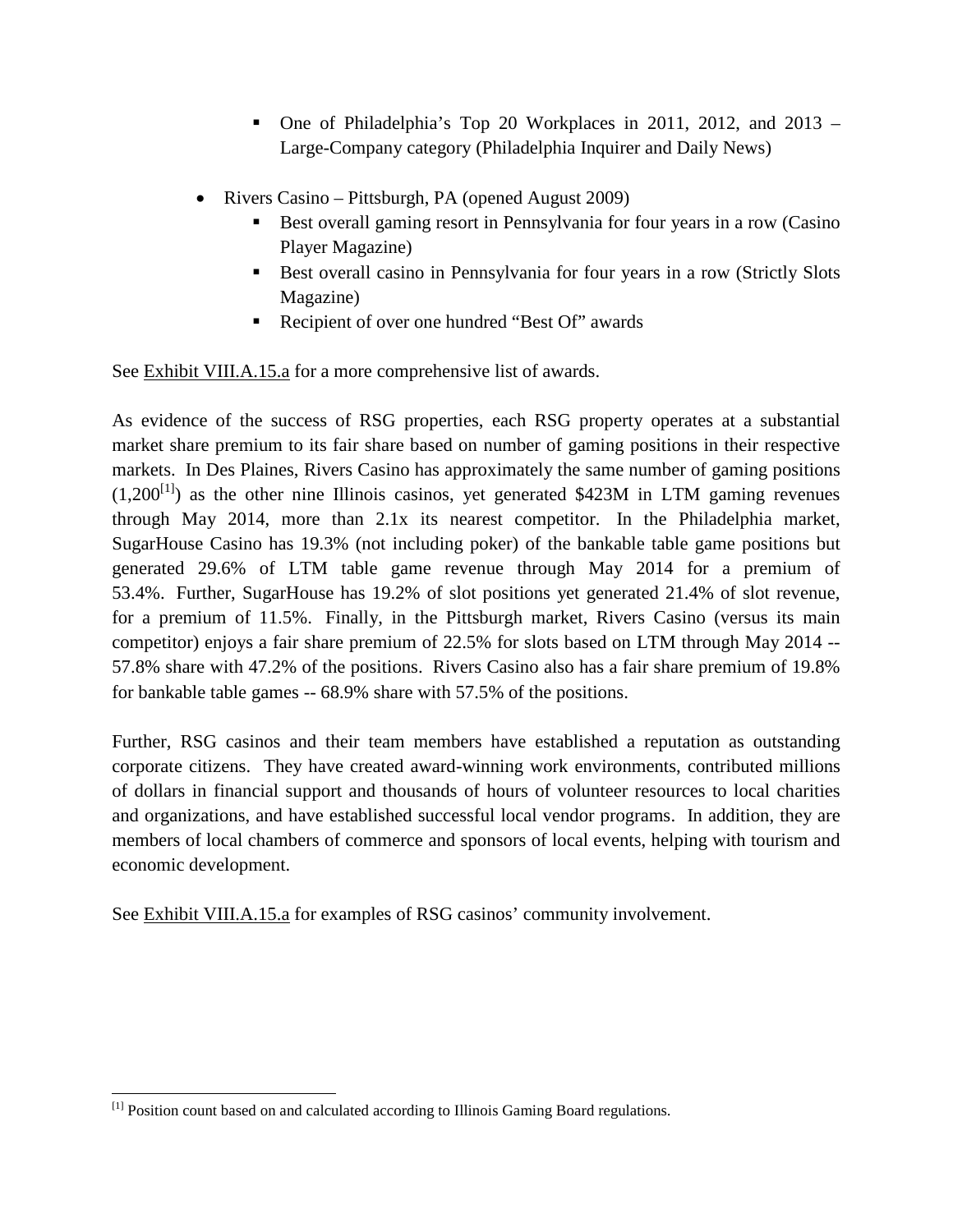# **Neil Bluhm Co-Founder and Chairman of Rush Street Gaming, LLC**

Neil Bluhm is one of the founders and the President of JMB Realty Corporation ("JMB"), which was founded in 1970. He also is a founder and Managing Principal in Walton Street Capital, LLC, which was founded in 1994. JMB was one of the largest real estate developers and investors in the country and currently owns prime properties throughout the United States, including luxury hotels, office buildings, and mixed-use projects. Walton Street Capital is a private equity real estate investment firm, which invests in real estate on behalf of institutional investors, endowments/foundations and high net worth individuals. Mr. Bluhm's vast real estate experience covers an array of real estate classes (e.g., retail, office, industrial, hospitality, residential, mixed use). JMB and Walton Street Capital, or their affiliates, combined have been involved with the development or acquisition of real estate of approximately \$50 billion, including many landmark buildings around the country, such as 900 N. Michigan Avenue in Chicago (a mixed-use project including the Four Seasons Hotel and Bloomingdales), the Chicago Mercantile Exchange Center in Chicago, MGM Tower and SunAmerica Tower in Century City in Los Angeles, and Copley Place and Faneuil Hall in Boston.

Further, JMB and Walton Street Capital have invested billions of dollars in New York real estate. Below are some recent New York real estate investments and developments with which Walton Street Capital has been involved:

- \$900M+ acquisition of 237 Park Avenue, a 21-story Class A office building in Midtown
- \$300M+ acquisition of the Knickerbocker Hotel in Times Square (office/retail building) and new development of adjacent hotel and retail
- \$90M+ development of The Smyth Hotel and condominiums in Tribeca

See Attachment "B" for pictures of these select JMB and Walton Street Capital investments and developments.

Mr. Bluhm also is Chairman of Rush Street Gaming, LLC, which developed the following three award-winning casinos: Rivers Casino in Des Plaines (Chicago area), Rivers Casino in Pittsburgh, and SugarHouse Casino in Philadelphia, totally approximately \$1.6 billion in development costs. These casinos generated over \$1 billion in gaming revenue in 2013 and employ approximately 4,500 team members. A Rush Street Gaming related entity also developed Riverwalk Casino and Hotel in Vicksburg, MS, which opened in 2008 and was sold in October 2012. In addition, Mr. Bluhm is Chairman of Falls Management Company, which on behalf of the Province of Ontario in a public-private partnership, developed and operates Fallsview Casino Resort, an approximately C\$1 billion casino complex and top tourist attraction in Canada. Fallsview Casino Resort has been voted Ontario's Favorite Casino for six consecutive years as part of the Toronto Sun Readers' Choice Awards.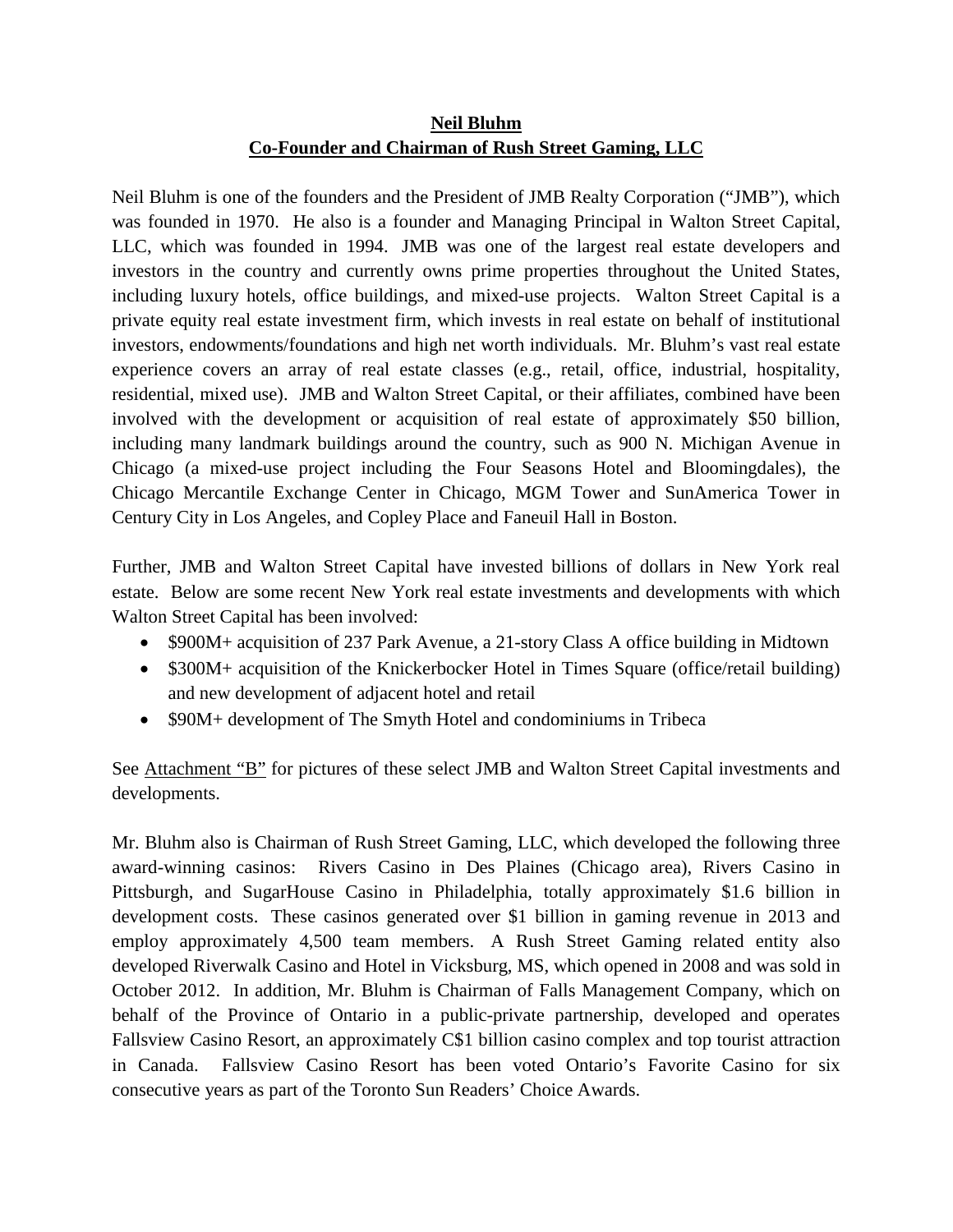Mr. Bluhm is President of the Board of Trustees of the Whitney Museum of American Art in New York City. He also is a Trustee at Northwestern University, a member of the Board of Directors of Northwestern Memorial Foundation of Northwestern Hospital, a member of the Board of Directors for the Alzheimer's Disease & Related Disorders Association, and a member of the Board of Trustees of The Art Institute of Chicago.

Mr. Bluhm is a graduate of the University of Illinois, receiving a B.S. in Accounting in 1959, and is a CPA. He also graduated from Northwestern University Law School in 1962.

See Attachment "C" for further information about Neil Bluhm and his accomplishments.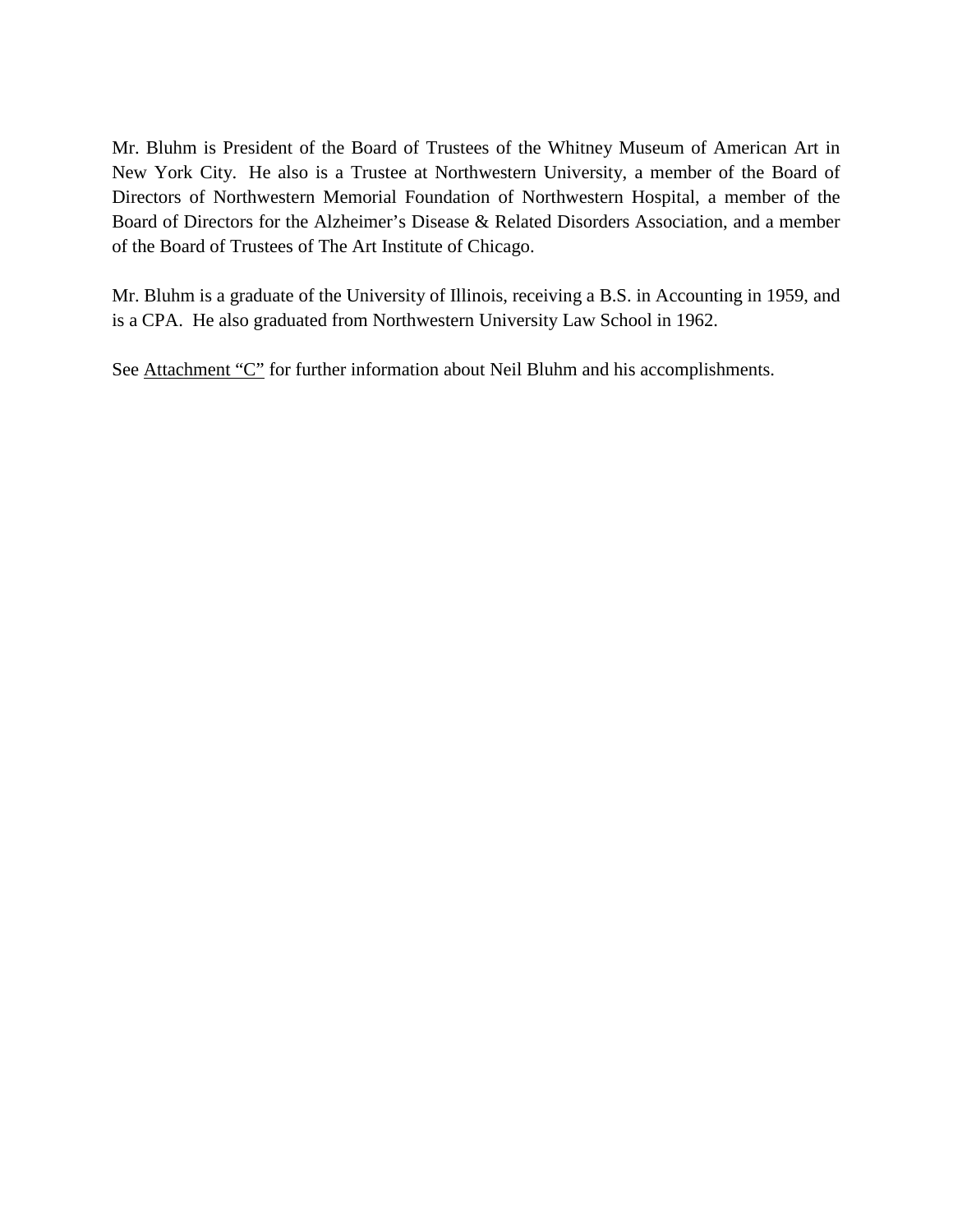# **Greg Carlin Co-Founder and CEO of Rush Street Gaming, LLC**

While attending The University of Pennsylvania, Chicago native Greg Carlin occasionally visited nearby Atlantic City, where he developed a lifelong interest in the casino industry.

In the early 1990s Greg was an investment banker at Lazard Freres and Bankers Trust Company and in 1995, he joined LAMB Partners, a diversified private investment partnership led by Neil Bluhm.

In 1996, LAMB Partners teamed up with Hyatt Gaming, Inc. to form Falls Management Company (FMC) which was selected by the Province of Ontario in a competitive process to develop and operate a new integrated resort in Niagara Falls, Ontario. The \$1.0 billion Fallsview Casino Resort opened in June 2004 and is currently the most successful casino in Canada. Greg serves on both the board of directors and executive committee of FMC.

Soon thereafter, Greg cofounded Rush Street Gaming, LLC, where he currently serves as CEO. Rush Street Gaming developed and operates market leading casino projects including the two Rivers Casino properties in Des Plaines, Ill., and Pittsburgh; and the SugarHouse Casino in Philadelphia. A fourth Rush Street property, Riverwalk Casino in Vicksburg, Miss., was sold to Churchill Downs in December 2012.

Greg has a passion for developing exciting casino destinations that connect to the surrounding community and offer diverse and rewarding workplaces.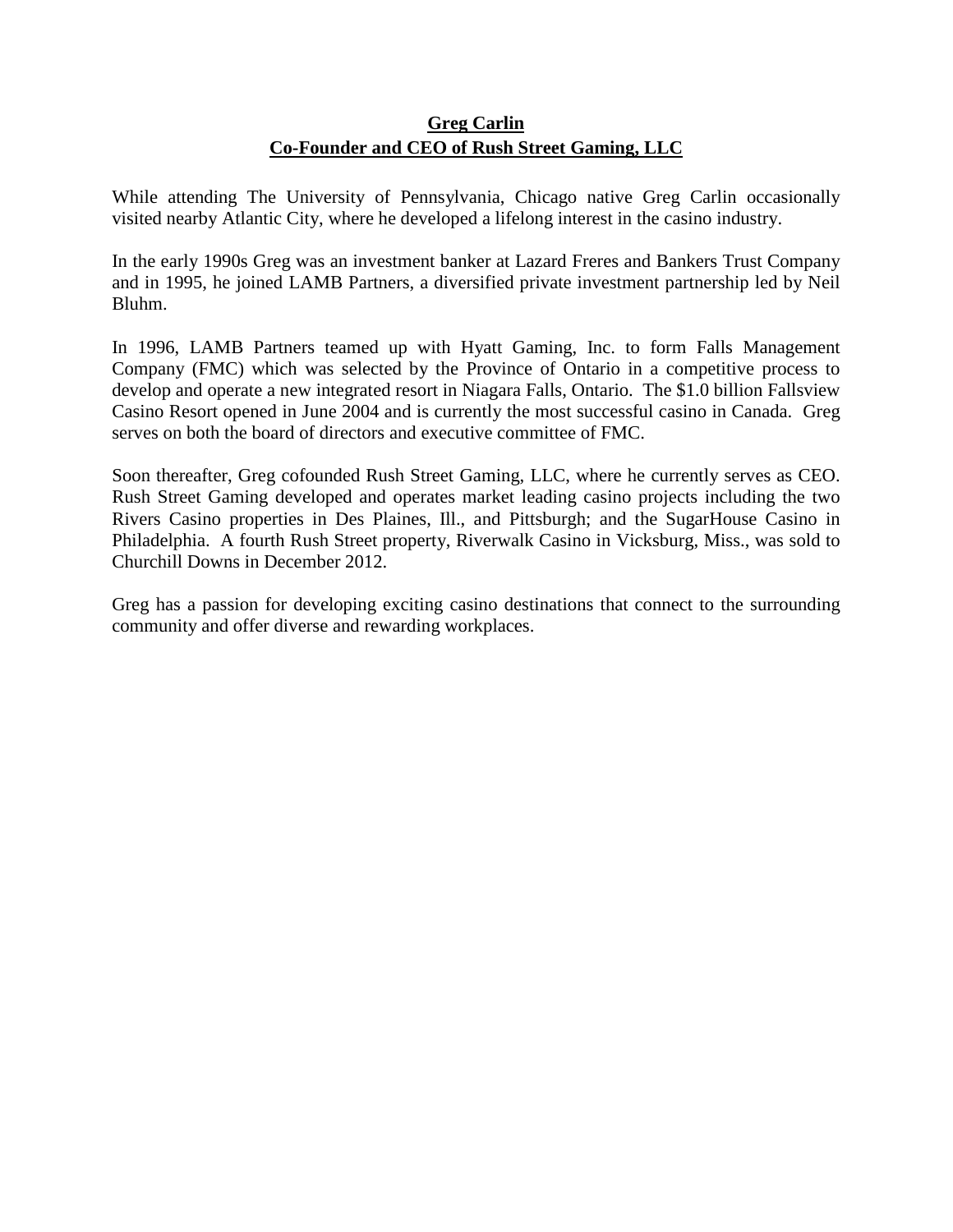# **DAVID PATENT**

**President and Chief Operating Officer Rush Street Gaming, LLC 900 N. Michigan Avenue, Suite 1600 Chicago, IL 60611 312-915-2851**

**patent@rushstreetgaming.com**

#### **WORK EXPERIENCE**

2009 – Present **RUSH STREET GAMING, LLC, CHICAGO, IL**

*President and Chief Operating Officer*

- **Manage all aspects of a premiere gaming company with three casinos, over 4,000 employees and 2013 net revenues of over \$1B**
- With CEO, oversee strategic direction of the Company, including culture, branding, development, acquisitions, and third party partnerships and alliances
- Direct all property General Managers
- Recruit top talent to the organization
- Oversee property operating and marketing strategies
- Develop and implement world class customer service program at all properties
- Involved in casino design and construction processes

### **Recent Highlights**

- **Rivers Casino, Des Plaines, IL** Recruited entire executive team and successfully opened casino ahead of schedule and under budget. Rivers is far-and-away the IL market leader, with approximately double the gaming revenue of its nearest competitor and generated over \$424M in 2013 Net Revenues with only 1,200 gaming positions
- **Rivers Casino, Pittsburgh, PA** Established Rivers as dominant leader in Western Pennsylvania, far exceeding revenue projections; achieved over 62% YOY improvement in EBITDA from 2010 to 2012; oversaw expansion at casino – including the addition of table games and poker – on time and under budget
- **SugarHouse, Philadelphia, PA** Recruited key executives, including GM; opened casino on time and under budget in September 2010; grew slot market share from 16% in early 2011 to over 23% in 2012 and established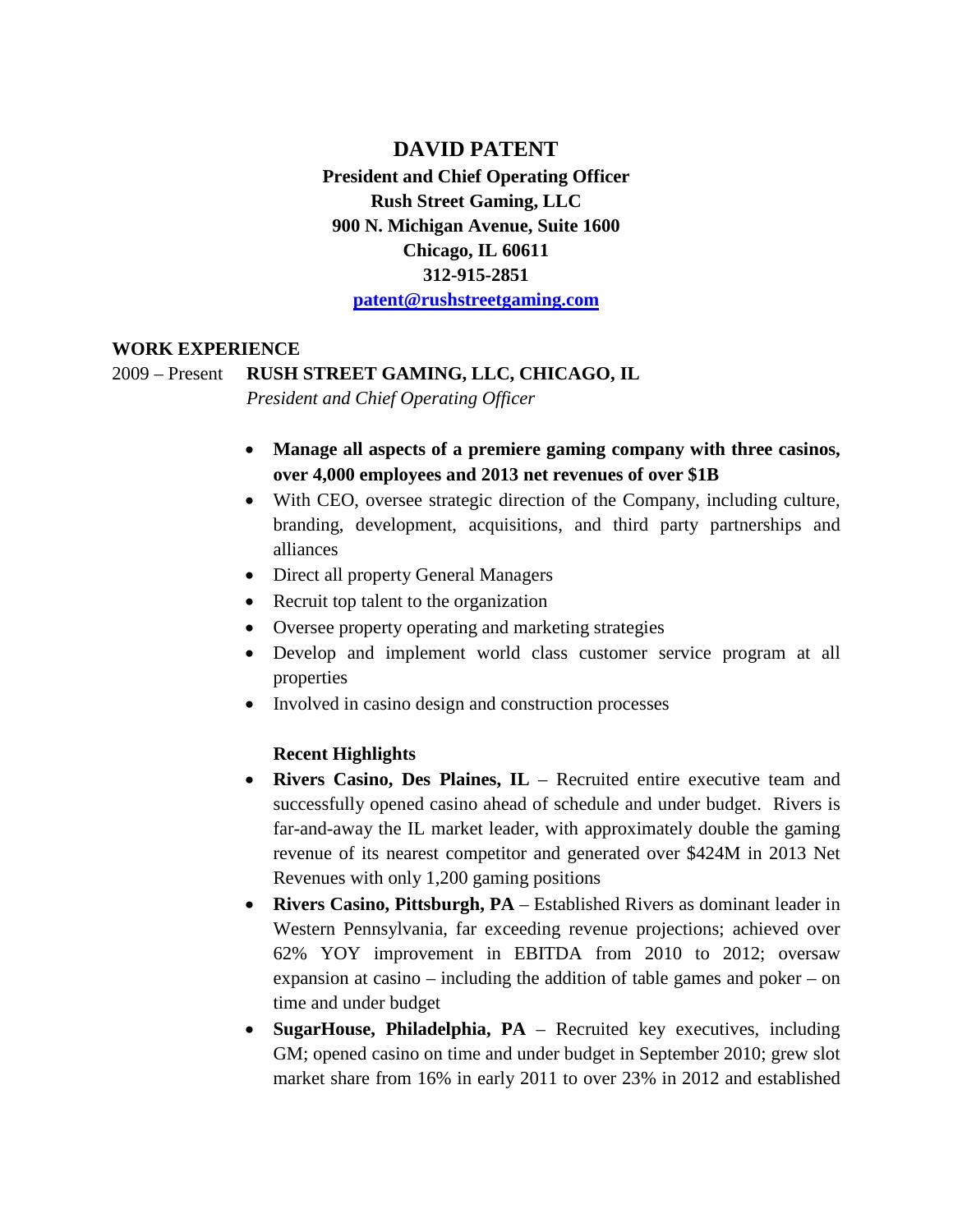SugarHouse as highest Win per Slot and Win per Table per Day in the State

 **Financings** – Raised \$175M in bonds for Rivers Des Plaines, \$225M in bonds for SugarHouse and \$475 million for Rivers Pittsburgh through roadshows in 2010, 2011, and 2012

# 2008 – 2009 **GAMING EXPERT AND CONSULTANT, LAS VEGAS, NV**

- Provided strategic and operational expertise to several gaming companies in multiple jurisdictions including revenue, marketing, talent recruitment, labor cost management, customer service, business valuation, and vendor management
- Provided slot product and pricing recommendations that improved casino revenues by \$4M annually
- Initiated labor cost savings plan to reduce expenses by \$500,000 per month without impacting customer service

# 2001 – 2008 **HARRAH'S ENTERTAINMENT, INC., LAS VEGAS, NV**

*Vice President, Enterprise Gaming, 2007-2008*

- Oversaw gaming strategy for all domestic and foreign properties for a company with over \$12B in revenue and over 60,000 slots and 2000 tables, adding over \$130M in incremental EBITDA in 2007 and 2008
- Leveraged cutting-edge analyses to drive innovative revenue-enhancing decisions
- Led company-wide effort to reduce property labor expenses by \$200M
- Developed comprehensive strategy for network-based gaming
- Managed relationships and negotiated all major contracts with key vendors and IP holders
- Drove favorable regulatory outcomes to ensure timely deployment of new systems and enhancements

# **Flamingo Hotel & Casino, Las Vegas, NV**

*Vice President and Assistant General Manager, 2006 – 2007*

- Won 2007 Harrah's Corporate "Excellence in Leadership" Award
- Responsible for all operating departments of a \$500M net revenue casino resort with over 4,000 employees
- Reduced F&B labor by \$3M, doubled food margins, while continuing revenue growth
- Grew gaming revenue 13% annually and exceeded operating income plan by over \$6M
- Improved hotel operating income by over \$5M in seven months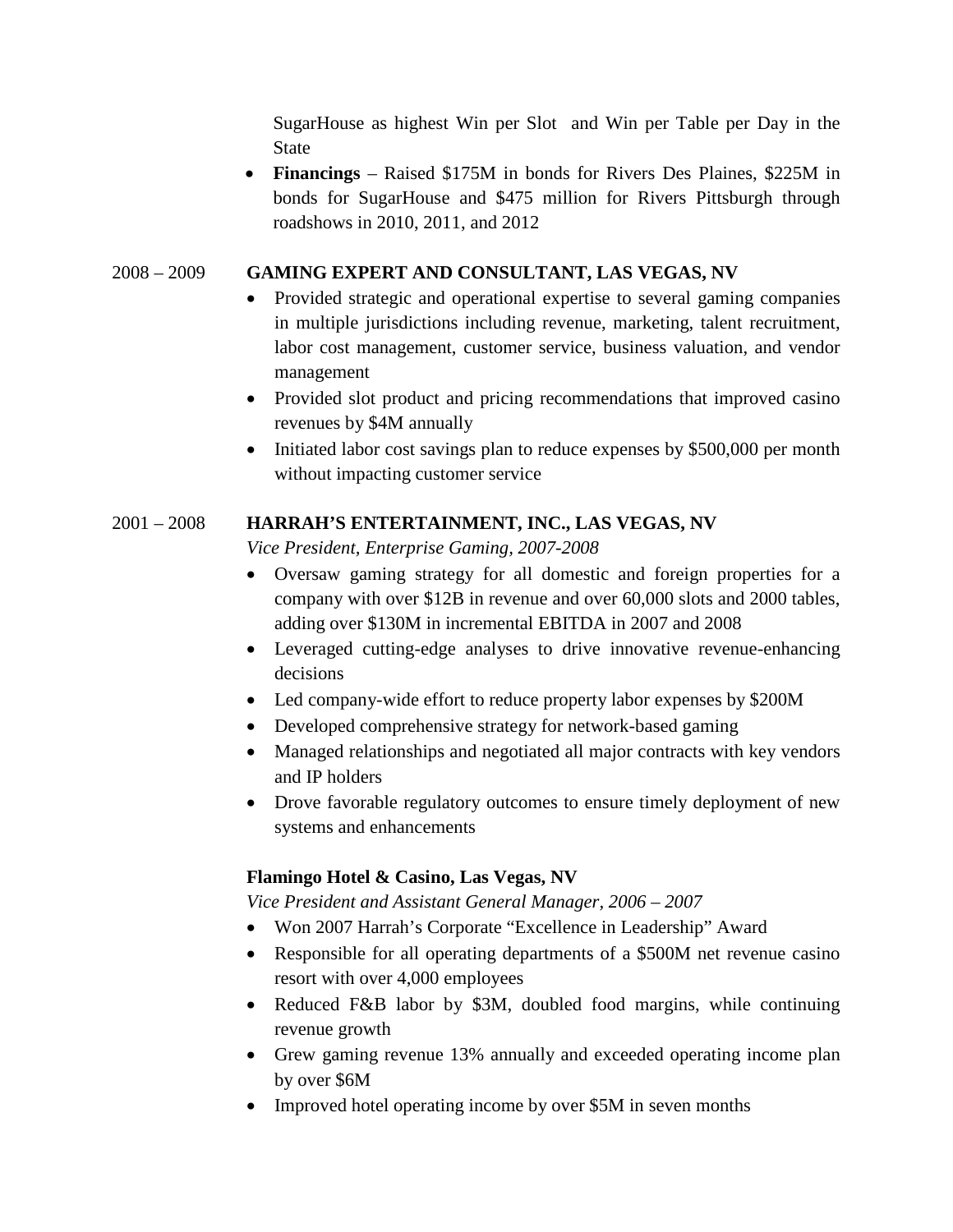## **Rio All-Suite Hotel & Casino, Las Vegas, NV**

*Vice President and Assistant General Manager*, *2005 – 2006*

- Responsible for operations of a \$500M net revenue casino resort with over 3,500 employees including gaming, F&B, VIP services, and customer service
- Grew operating income by 26% in 2005 and 13% in 2006
- Oversaw 2005 and 2006 World Series of Poker; participants grew from 20,000 in 2004 to over 48,000 in 2006; revenues increased from \$15M in 2004 to \$36M in 2006
- Worked to innovate entertainment offerings, including Prince for sixmonth run in 2006
- Initiated overtime accountability system, reducing property overtime by 15%
- Established Rio as #1 property in Las Vegas for customer satisfaction scores
- Rated 4.96 out of 5 by direct reports on Supervisor Survey in 2005 and a perfect 5 in 2006

### **Harrah's East Chicago Casino & Hotel, East Chicago, IN**

*Vice President and Assistant General Manager, 2003-2005*

- Oversaw gaming, F&B, hotel security, facilities, EVS, marine crew, and customer service for \$300M net revenue riverboat casino with over 2,000 employees
- Engineered complete property turnaround in operational effectiveness, marketing, customer service, and compliance
- Led improvements in property financial performance from 25 points (out of 100) in 2003 to 86 points in 2004 to 150 points for Q1 2005, beating operating income target by approximately 30% in the first quarter of 2005
- Oversaw \$27M remake of the entire vessel, addition of a new restaurant, promotions area, and VIP lounge expansion
- Increased customer service scores from 38.8% "A" to 48.2% "A" during 2004

### **Harrah's Entertainment, Inc., Las Vegas, NV**

*Vice President, Slot Revenue Management, 2001-2003*

- Responsible for maximizing slot revenue at all 26 properties
- Devised slot pricing strategy for 2002 and 2003 resulting in over \$200M of incremental slot revenue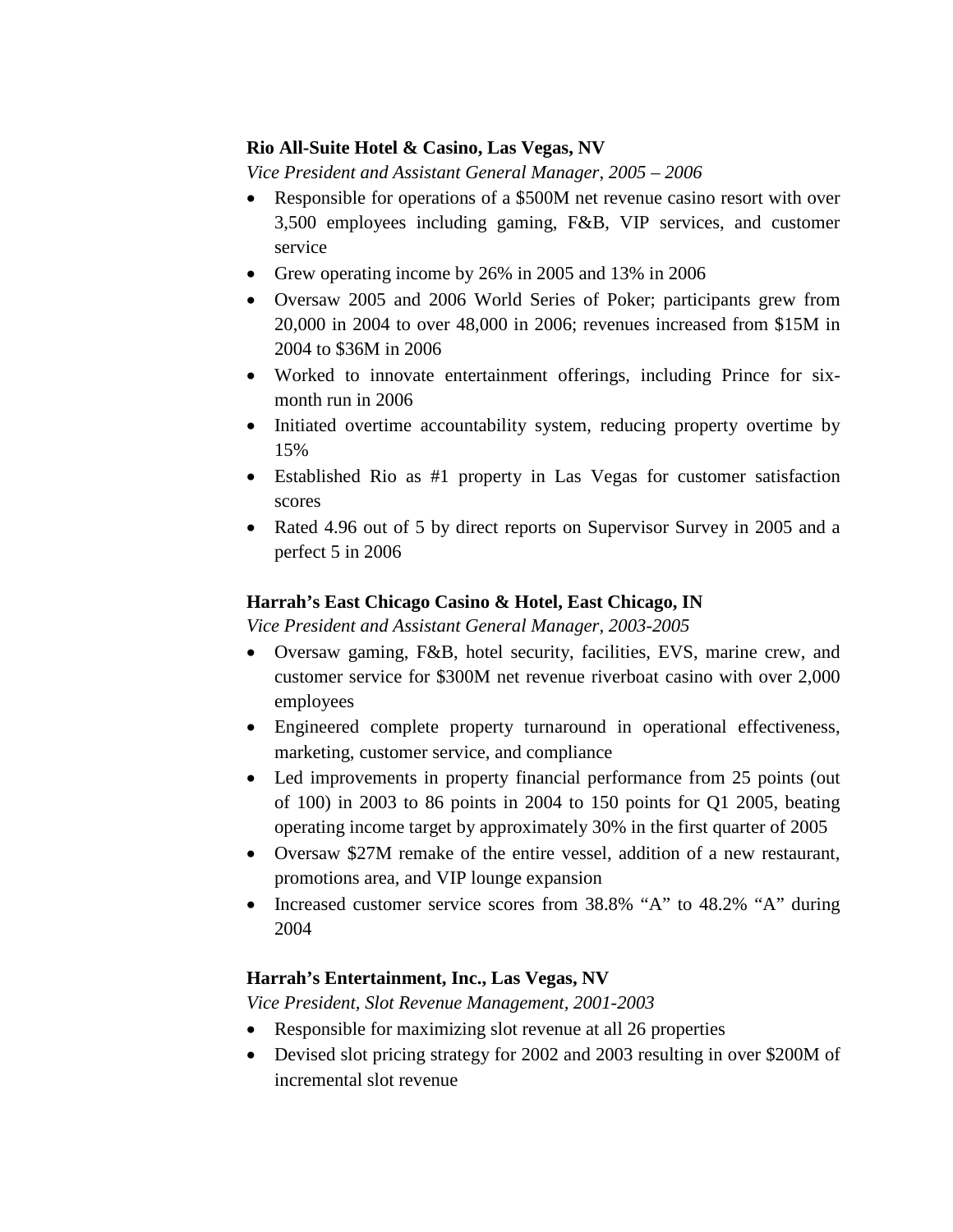Conducted complex analysis and partnered with corporate and property senior management to determine the optimal number, mix, and configuration of slot machines

# 1999 – 2001 **YTRYBE, INC., NEW YORK, NY**

*Founder and Chief Executive Officer*

- Created and operated interactive new media internet company
- Developed concept, hired staff, created website, negotiated all partnerships and alliances, and raised over \$500,000 in funding

# 1997 – 1999 **MCKINSEY & CO., NEW YORK, NY**

*Engagement Manager*

- Managed team of associates on study at leading U.S. law school to improve student satisfaction and alumni giving
- Conducted strategy studies for clients in insurance, banking, and consumer products
- Led law school recruiting effort for New York office in 1998

# 1992 – 1997 **BAKER & BOTTS, HOUSTON, TX**

*Attorney*

- Trial attorney for leading Houston law firm; worked on dozens of cases across diverse subjects including \$1B predatory pricing case and matters involving product liability, antitrust, and contracts
- Successfully tried three of three jury cases to a favorable verdict

# **EDUCATION**

# **HARVARD UNIVERSITY, CAMBRIDGE, MA**

- 1992 *J.D. cum laude*
- 1988 *A.B. Government magna cum laude*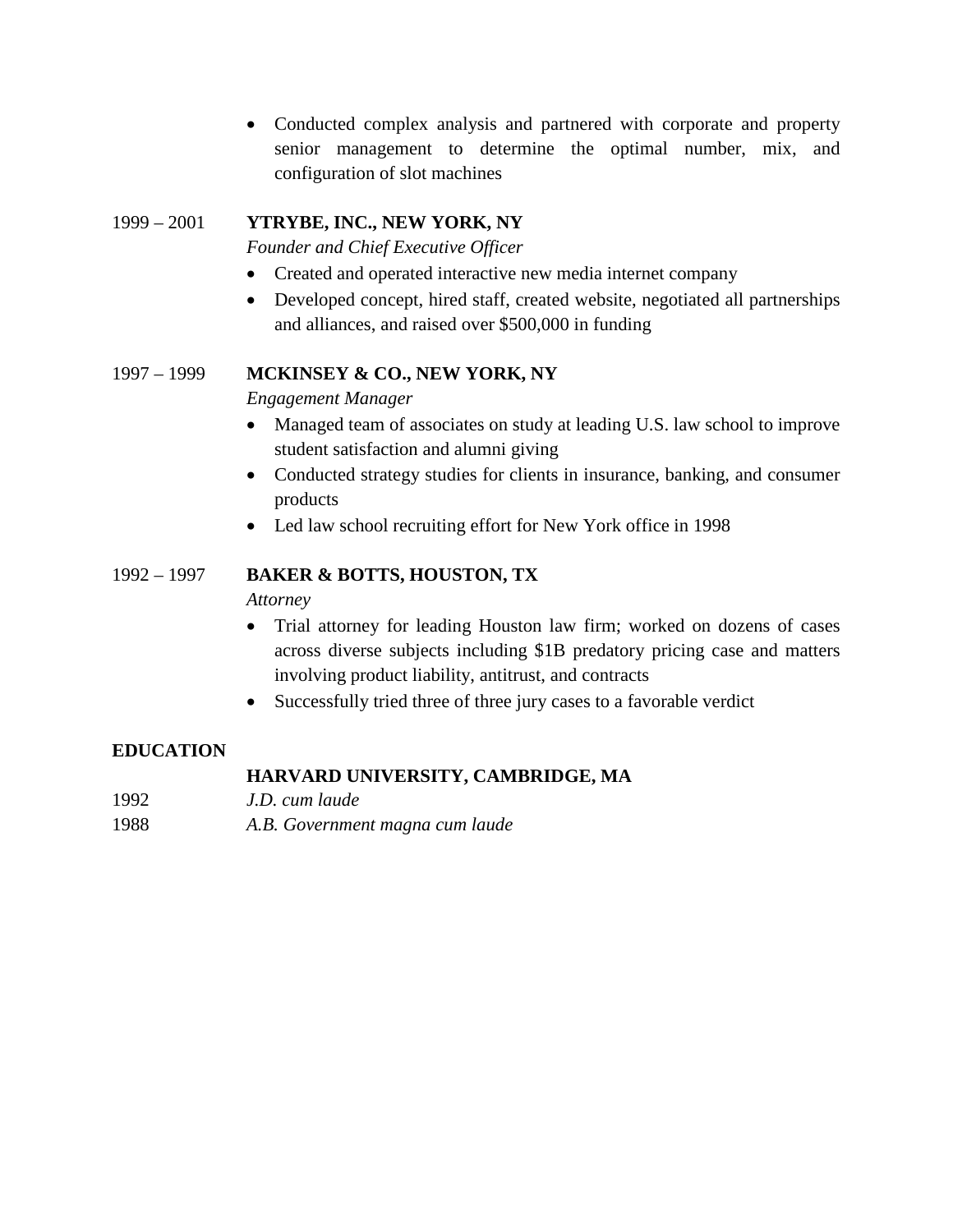### **TIMOTHY DREHKOFF**

**Chief Financial Officer, Rush Street Gaming, LLC Vice President, LAMB Partners 900 N. Michigan Ave, Suite 900 Chicago, IL 60611 312.915.2373 drehkoff@lambllc.com**

#### **WORK EXPERIENCE**

2012 – Present **RUSH STREET GAMING, LLC, CHICAGO, IL** *Chief Financial Officer* 2006 – Present **LAMB PARTNERS, CHICAGO, IL** *Vice President*

- **Play integral role in developing and operating Rush Street Gaming, a \$1B revenue regional gaming organization that opened four casinos beginning in 2008 and has over 4,000 affiliated team members.**
- Since 2006, deployed \$1.7B of capital developing casino portfolio which includes Rivers Casino in Des Plaines, IL (opened July '11); SugarHouse Casino in Philadelphia, PA (opened Sept. '10); Rivers Casino in Pittsburgh, PA (opened Aug. '09) and Riverwalk Casino Hotel in Vicksburg, MS (opened Oct. '08 and sold in Oct. '12).
- Key ongoing responsibilities include:
	- oversight of all capital market functions,
	- financial reporting, budgeting and capital planning processes,
	- merger and acquisition, investor relations,
	- employee benefit design,
	- sourcing and evaluating new investment opportunities, and
	- certain vendor contracts.

### **Key Contributions:**

 **Capital Markets** – Raised over \$1.2B of debt for four separately collateralized brand new casino developments from summer 2007 through 2010. Issued \$1.6B of debt for post-opening refinancings and one restructuring. In total, completed nine different debt transactions in bond, term-loan, pro-rata bank and mezzanine markets. Key role in \$70M in private equity sourced for Rivers casino development in Illinois. Manage relationships with high yield research analysts, investment banks, commercial banks and other capital sources.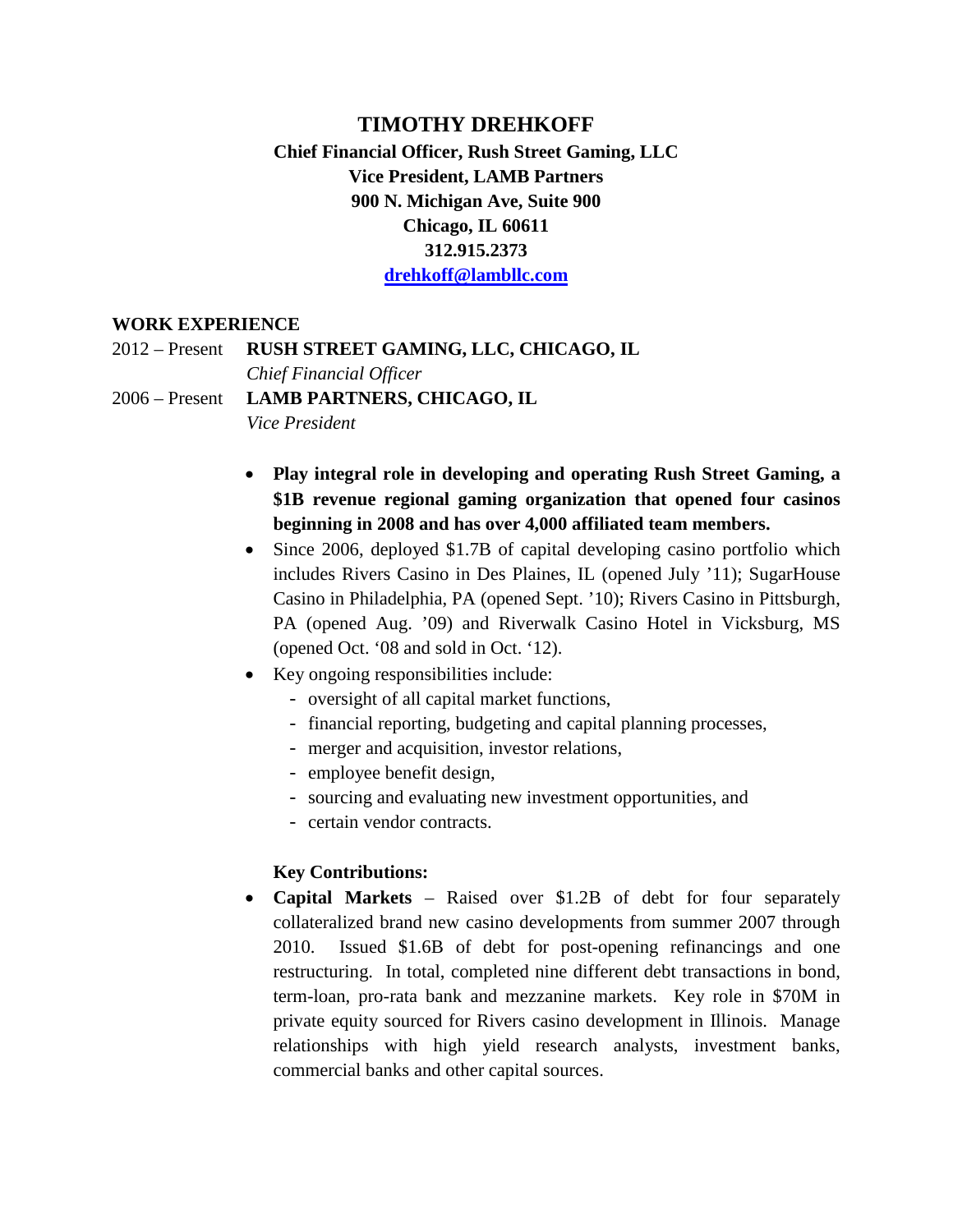- **Mergers and Acquisitions** Led formation, including substantial roles in negotiation, of joint venture agreements for each of the four casinos, which are separate entities each with unique partners. Ran process and negotiated successful sale of Riverwalk Casino Hotel for \$141M four years after its opening it and more than five years after forming the company.
- **Financial Planning / Reporting** Lead annual budgeting process for Casino operations and capital planning. Created capital spending request procedures incorporating ROI analysis. Created internal / external financial reporting template. Oversee monthly / quarterly / annual internal and external financial reporting (including 10Qs, 10Ks and quarterly conference calls pursuant to existing indentures).
- **Project Underwriting** Conduct due diligence and produce financial projections for each new development or acquisition opportunity, including the four completed casinos
- **General** Implemented and oversee employee benefits (401k, medical, etc.). Oversee accounting, tax and some legal aspects of ongoing operations. Contributed to initial bonus and compensation plan design and administration. Oversee all cash / treasury functionality.

### **Other Responsibilities:**

- Member of Board of Directors of Fallsview Management Company, manager of \$650M casino resort in Niagara Falls, Ontario and serve as Chairman of the Audit Committee, and member of the Compliance Committee
- Prior to full-time focus on Casino portfolio, invested capital for LAMB Partners, a family office that manages several hundred million dollars through direct private investment, captive long/short hedge funds and other fund managers

# 2001 – 2004 **CIVC PARTNERS, CHICAGO, IL**

### *Senior Associate*

- Evaluated potential investment targets and managed existing investments for a \$650M mid-market private equity firm
- Performed in-depth primary and secondary research to assess industry segments and business models
- Coordinated multiple aspects of due diligence processes including market research, competitive position, business model reviews, legal, accounting and investigations of senior level management
- First associate at CIVC promoted to Senior Associate after second year with the firm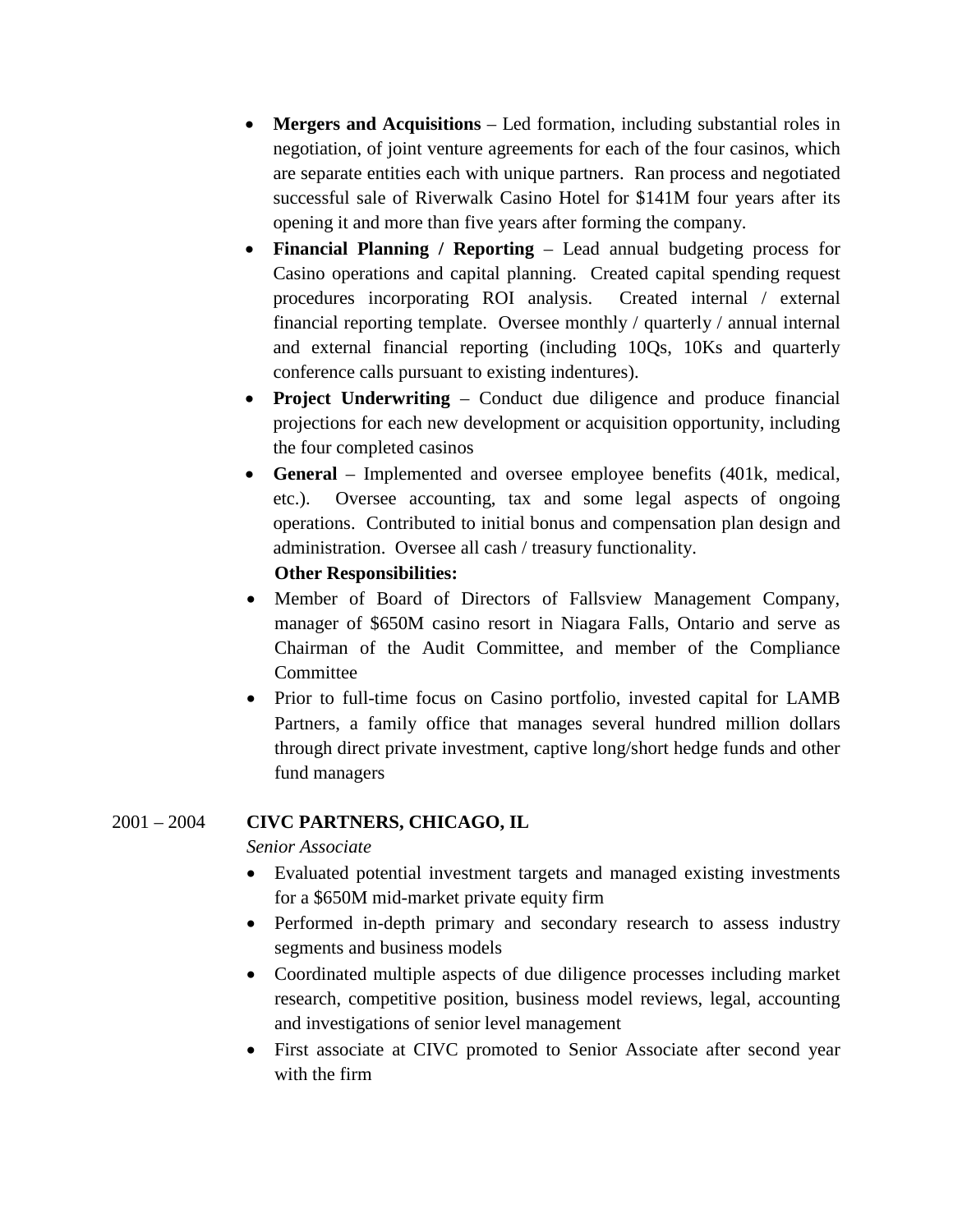- Executed a \$15M early-stage investment in a small-ticket equipment leasing firm
- Collaborated with management team of janitorial services company to assess new target markets, evaluate specific potential new customers, and improve budgeting and financial reporting processes

# 1999 – 2001 **LEHMAN BROTHERS, INC., CHICAGO, IL**

*Investment Banking Analyst, Global Industrial Group*

- Provided advisory services primarily related to mergers and acquisitions for global and domestic clients in industries including metals, packaging and media.
- Regularly pitched to and advised executive and board-level management of clients or prospective clients.
- Developed proficiency in financial modeling, excel and financial accounting.
- Consistently evaluated near top of 100+ person analyst class.

# **EDUCATION**

# **THE UNIVERSITY OF CHICAGO BOOTH SCHOOL OF BUSINESS**

2006 *MBA, Dean's List; magna cum laude*; *Gary S. Becker Distinguished Fellow*

# **THE COLLEGE OF THE UNIVERSITY OF CHICAGO**

1999 *BA, Economics, Dean's List; cum laude*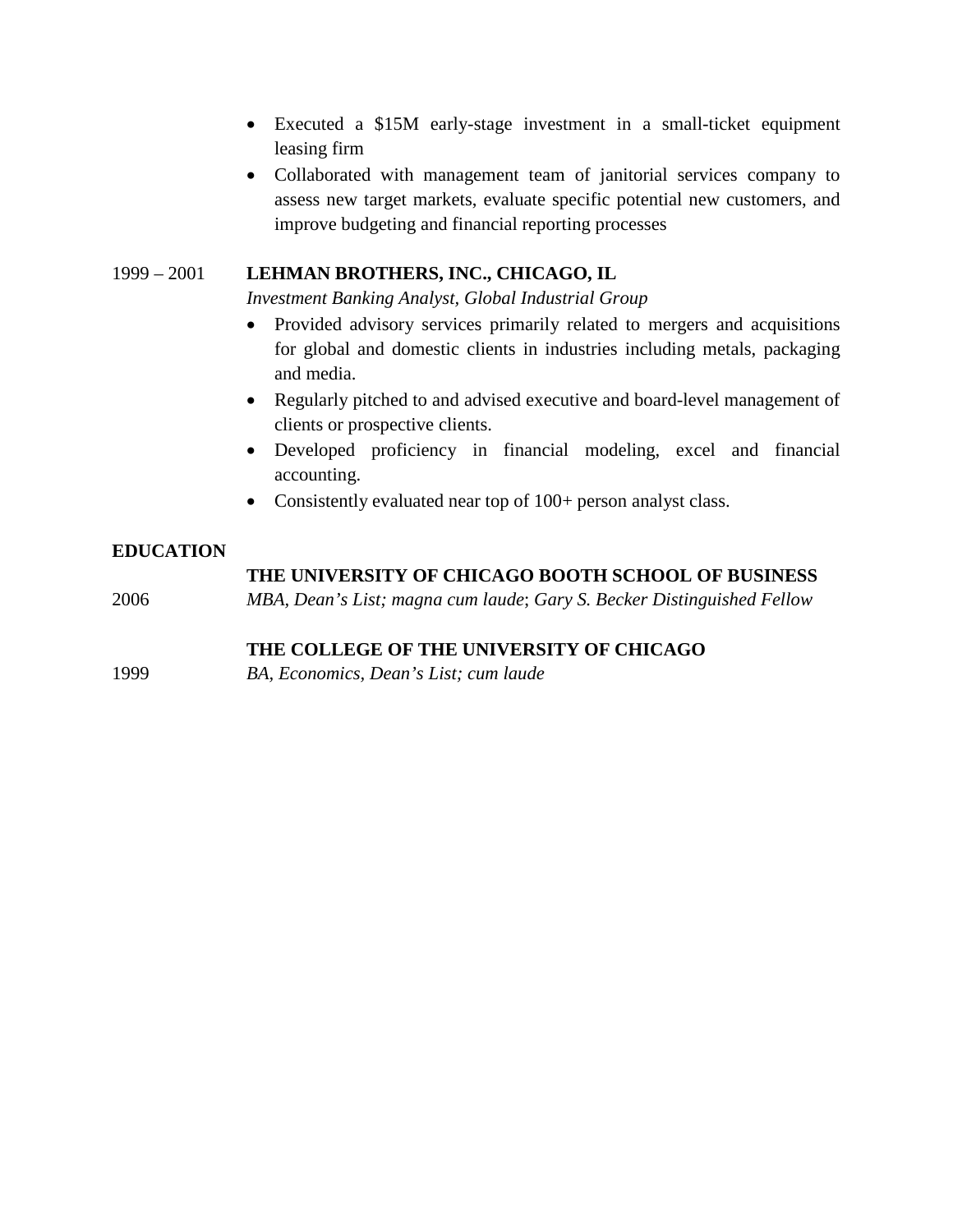# **JOSEPH SCIBETTA**

**Vice President of Operations Rush Street Gaming, LLC 2700 S. River Road, Suite 106 Des Plaines, IL 60018 702-239-5067**

**scibetta@rushstreetgaming.com**

### **WORK EXPERIENCE**

# 2009 – Present **RUSH STREET GAMING, LLC, CHICAGO, IL**

*Vice President of Operations*

- Work with the property-level team to improve service delivery and create efficiencies that maximize profitability
- Support property in labor relations by evaluating the work-place environment
- Work with property leadership to create a service experience that exceeds the guests expectations
- Evaluate property operations and offer solutions to improve performance
- Involved in planning and design of the casino floor, restaurants and backof-house areas

# **Recent Highlights**

- Created and Implemented a Service Excellence Plan
	- o Training of service standards
	- o Survey process to gather guest feedback
	- o Communication of results
	- o Reward and recognition plan for team members
- Led Launch of Company-Wide Leadership Training Program
	- o Search for partner that met Rush Street Gaming needs
	- o Partnered with property-level leadership to establish content
	- o Directed successful roll-out

### 1997 – 2009 **HARRAH'S AND FLAMINGO, LAS VEGAS, NV**

*Director of Casino Marketing*

- Responsible for Casino Marketing Operations for 2 Las Vegas Strip properties
- Manage a staff of 60 Executive and Casino Hosts
- Work with multiple departments to create a VIP experience for high worth guests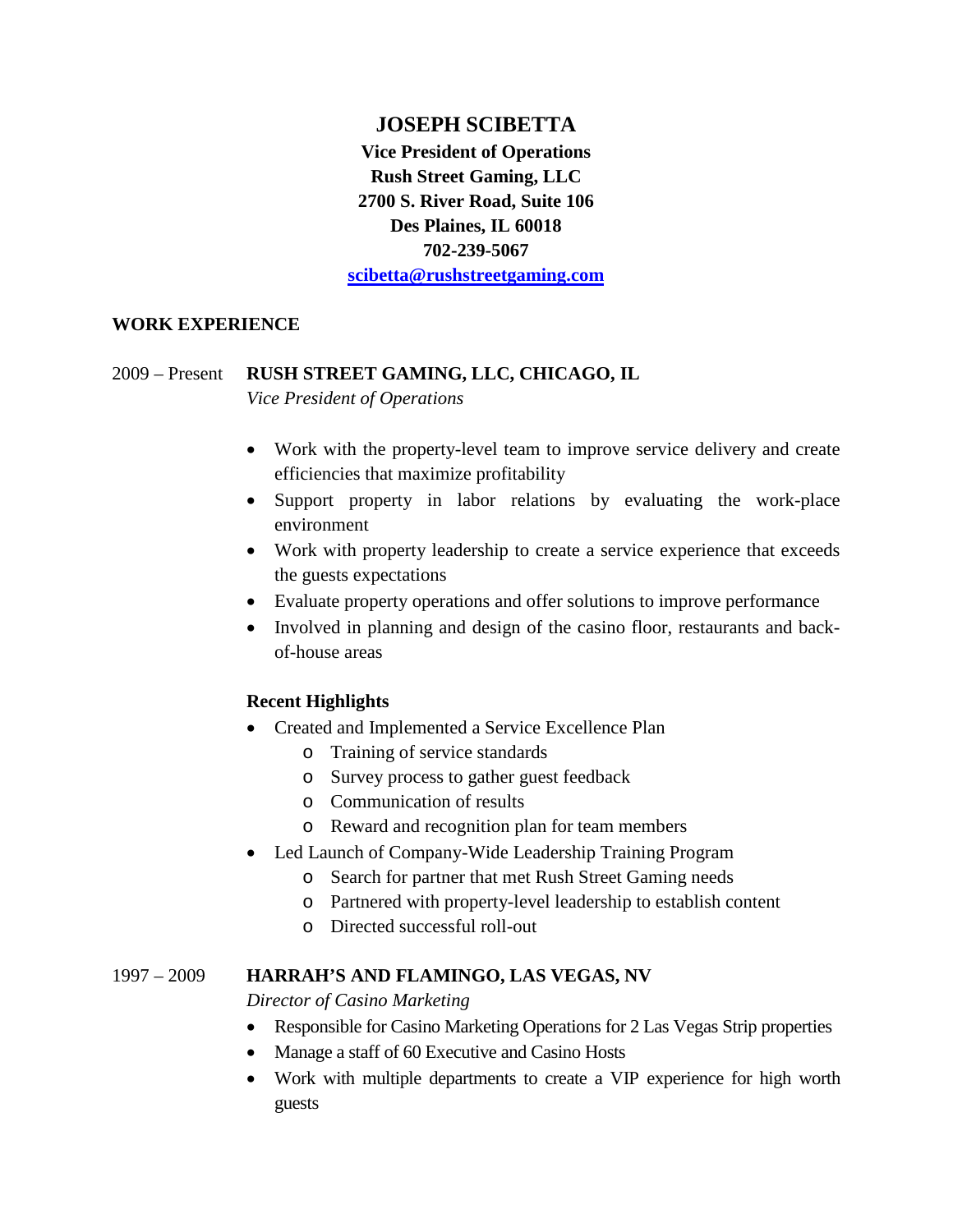- Involved in planning and analysis for both properties
- Member of the hotel yield committee
- Member of special events planning committee
- Sit on Marketing Council
- Responsible for creating and executing player events
- Created 2009 calendar of events
- Work with outside vendors such as golf and wineries

### **Rio All-Suite Hotel and Casino, Las Vegas, NV**

*Director of Customer Service, 2006 – 2008*

- Maintain and monitor corporate customer service program
- Direct and support departmental customer service initiatives
- Enhance guest experience through quality assurance
- Delivered record CSA scores finishing #1 in LV market
- Developed relationships with all operators and Marketing to drive a flawless customer experience
- Responsible for customer/player experience for the 2007 and 2008 World Series of Poker
	- 55 events over 47 days
	- \$180M in prize money
	- Over 58,000 participants
	- Coordinated training and service execution for 1000 employees
- Responsible for overall service quality for the entire property

# **Harrah's Rincon Casino and Resort, Valley Center, CA**

*Director of Customer Service, 2005 – 2006*

- Maintain and monitor corporate customer service program
- Direct and support departmental customer service initiatives
- Enhance guest experience through quality assurance
- Responsible for overall service quality for the entire property

# **Harrah's Rincon Casino and Resort, Valley Center, CA**

*National Casino Marketing Manager, 2004-2005*

- Develop Air Program for Harrah's Rincon
- Create communication vehicles with Harrah's Branch Office Network
- Develop tools to help drive new business and promote cross-property visitation

# **Harrah's East Chicago Casino & Hotel, East Chicago, IN**

*Director of Customer Service 2004-2004*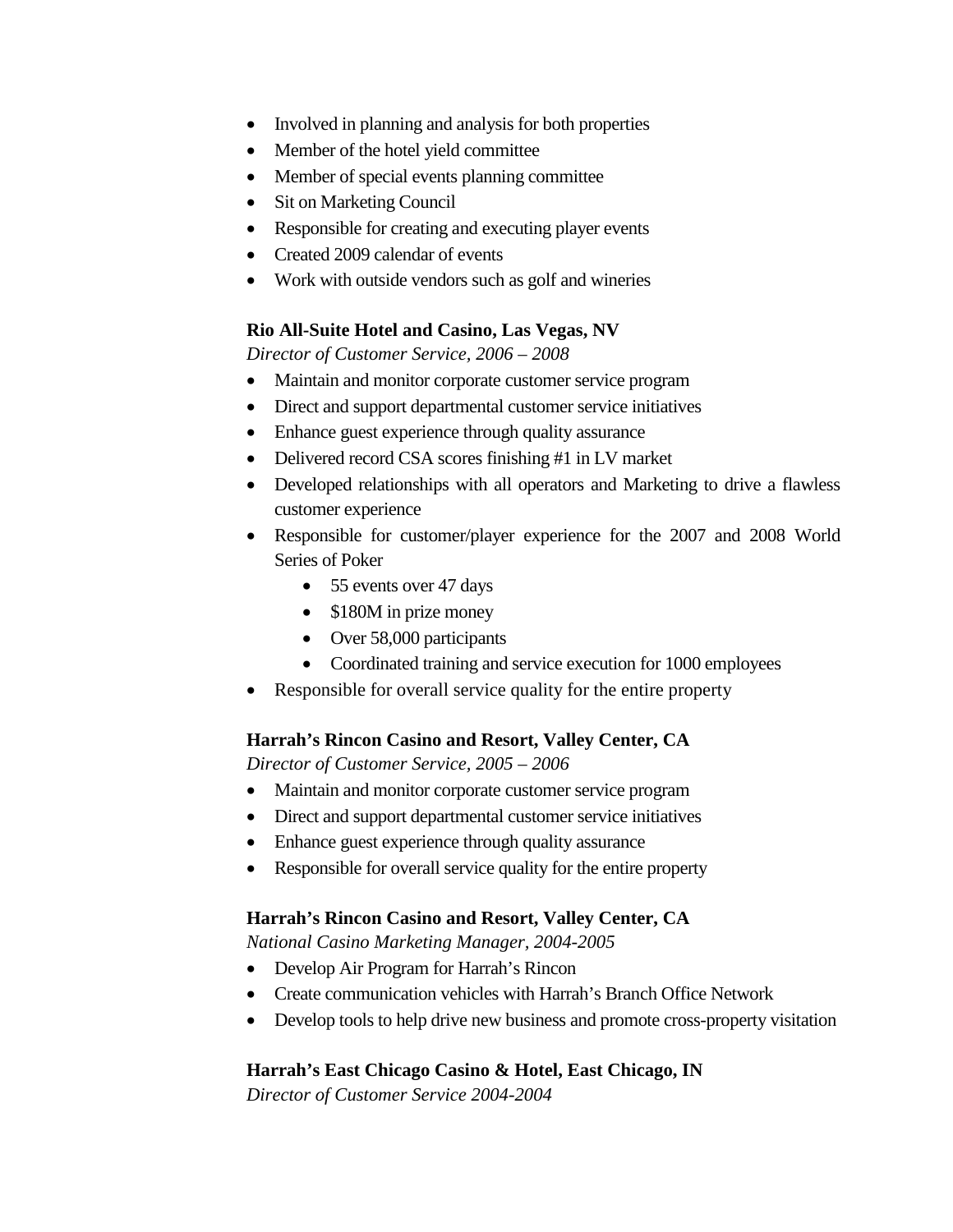- Maintain and monitor corporate customer service program
- Direct and support departmental customer service initiatives
- Enhance guest experience through quality assurance
- Responsible for overall service quality for the entire property

### **Harrah's East Chicago Casino & Hotel, East Chicago, IN**

*Casino Manager-Slot Operations, 2003-2004*

- Responsible for hiring and managing a staff of 4 Shift Managers, 17 Supervisors and 145 Slot Hosts
- Manage daily operations including scheduling, training, and accountability of all employees in Slot Operations
- Introduced Service training
- Maintained floor presence to ensure compliance of all Federal, State, and local gaming regulations
- Responsible for overall management of high volume slot business averaging \$9M+ coin-in weekday and \$12M+ coin-in weekend

### **Harrah's East Chicago Casino & Hotel, East Chicago, IN**

*Beverage Manager, 1999-2003*

- Responsible for hiring and managing a staff of 8 Supervisors, 100 Cocktail Servers, 45 Bartenders, 13 Bar-Backs
- Maintained operation of 7 public bars on property
- Responsible for a \$12 Million budget
- Implemented training course for new employees
- Increased Customer-Service Satisfaction scores by an average of 9% year over year
- Responsible for maintenance of Easy-Bar liquor system and Micros pointof-sales system

### **Harrah's East Chicago Casino & Hotel, East Chicago, IN**

*Table Games Supervisor, 1997-1999*

- Responsible for training of dealers in Blackjack, Mini-Baccarat, and Carnival Games
- Responsible for scheduling of 300+dealers
- Responsible for daily floor supervision including game protection and delivering customer service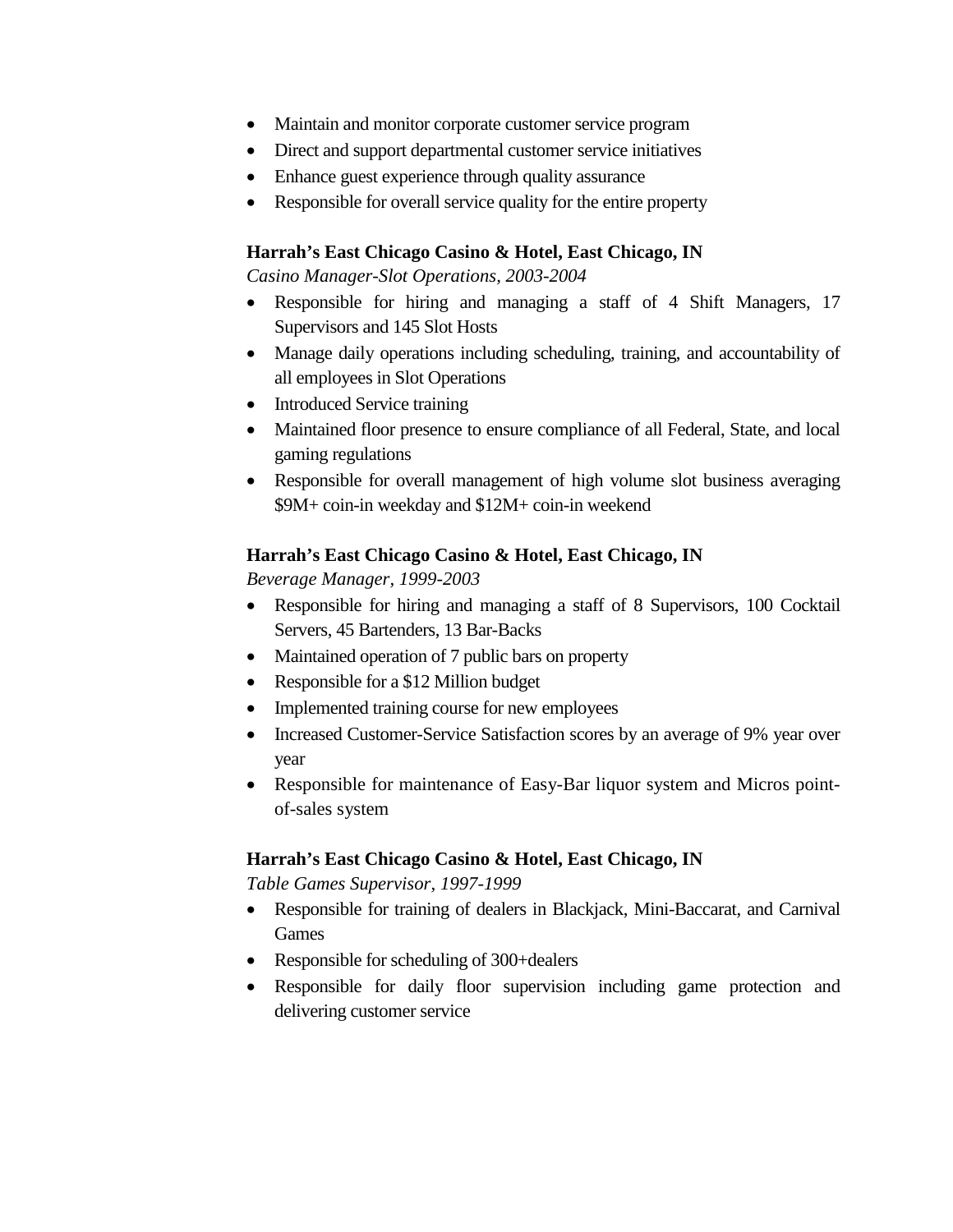# **EDUCATION**

# **GROSSMONT COLLEGE, EL CAJON, CA**

1991-1992 Associate's Degree in Political Science

# **TRAINING**

| April-July 2003 Management Learning Series, Harrah's Entertainment |
|--------------------------------------------------------------------|
| (Abridged MBA training geared toward Harrah's corporate policies)  |

Jan-May 1999 Accelerated Career Enhancement, Harrah's East Chicago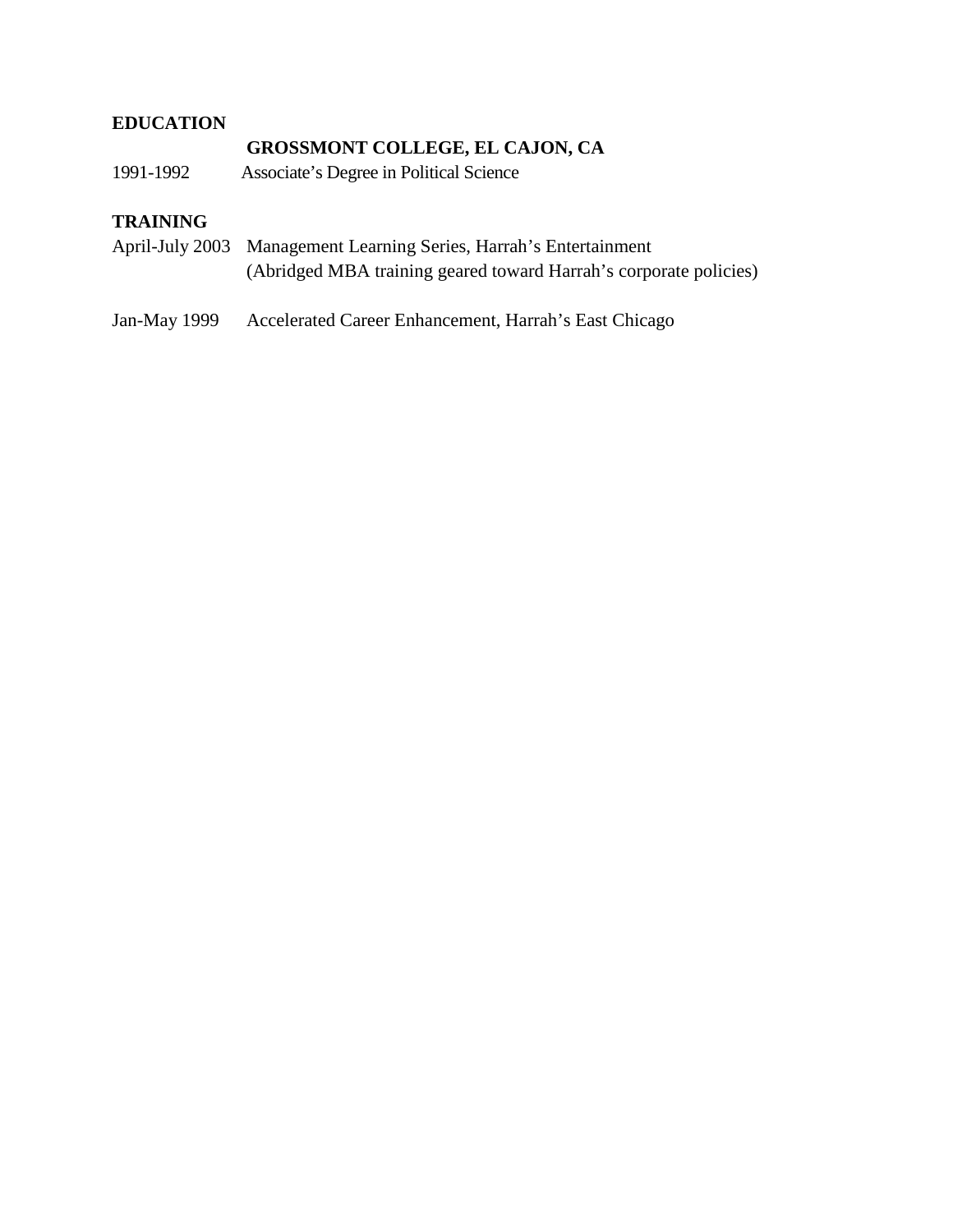# **SUZANNE TROUT Chief Marketing Officer Rush Street Gaming, LLC 900 N. Michigan Avenue, Suite 900 Chicago, IL 60611 702-296-5360**

**trout@rushstreetgaming.com**

# **WORK EXPERIENCE**

### 2011 – Present **RUSH STREET GAMING, LLC, CHICAGO, IL**

*Chief Marketing Officer*

- Developed brand identities with properties to deliver the right customer experience.
- Established "Rush Rewards" loyalty program with four properties to recognize and reward customer loyalty, aligning their levels and establishing benefits
- Developed strategic partnerships with Royal Caribbean Cruise Lines, Cosmopolitan Resort, Venetian Resort, Tropicana Resort, NHL Teams and NBA Teams
- Recruitment and marketing leadership mentoring via planning and monthly follow-up marketing reviews on results and shared best demonstrated practices
- Created monthly rated player analysis to recognize changing consumer patterns and react quickly
- Gained efficiencies through shared buying where appropriate (Media, Gifts, Player Cards and Services)
- Development of resources and tools (mobile, web, promotions, partnerships) to distinguish casinos from the competition
- Guide research and media planning annually to maximize market potential in awareness and planning

# 2010 – 2011 **PECHANGA RESORT AND CASINO, TEMECULA CA**

*Vice President Marketing*

- Restructured marketing and player development programs for third largest Native American Casino
- 5% revenue growth and 8% operating income growth from implementation of calendar of new promotions and events
- Recruited talent and restructured department with top tier internal and NV talent
- Reestablished profitable bus programs (\$45 profit pp) with projected 280k passengers per year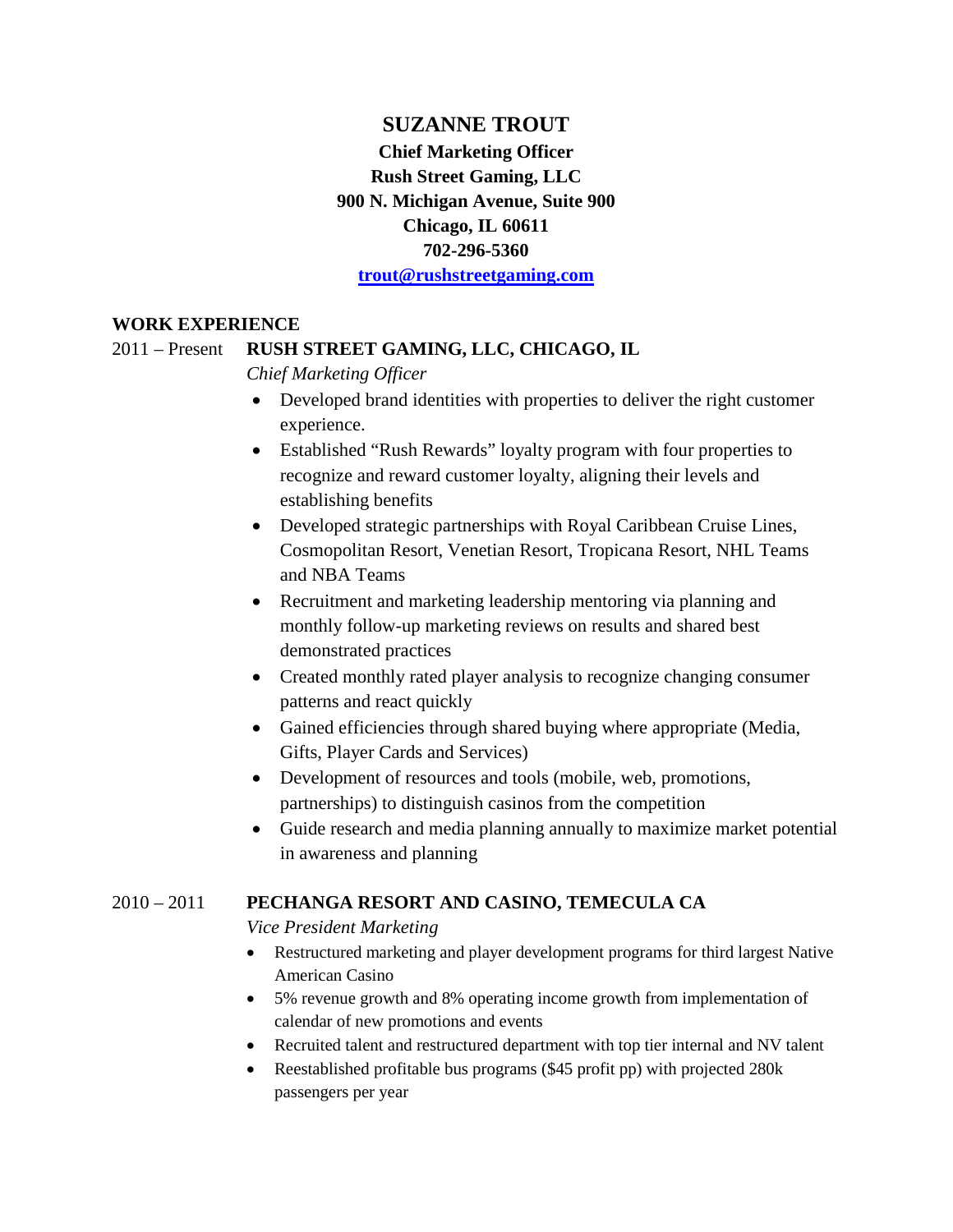- Established Asian marketing plan, including specialists in sales and service, advertising campaign, Asian entertainment, and direct marketing
- Created new direct marketing cycle based on player behavior, reinvestment tests, lifecycle and geography

# 1999 – 2010 **HARRAH'S ENTERTAINMENT, INC., LAS VEGAS, NV**

*Vice President Marketing, 2005-2010*

- **Marketing leader for \$346M combined EBITDA properties; Flamingo, Harrah's Imperial Palace, Bill's & O'Sheas**
- Development of new Flamingo brand attributes for deployment in 2007
- Moved EBITDA by 10M in first year through development of direct marketing programs and new events programs
- Selection and launch of new showroom entertainment at all properties, consistent with property brands. Resulted in \$2M improvement in entertainment profit annually
- Participated in master planning of Flamingo refurbishment for 2007
- Developed a mutli-property visitation strategy to maximize visitors gaming and nongaming budgets

# **HARRAH'S ENTERTAINMENT, INC., LAS VEGAS, NV**

*Sr. Vice President of Marketing, Eastern Division 2001-2005*

- **Responsible for oversight of all marketing plans and performance for 11 casinos totaling \$932.2M in EBITA in 2005**
- Partnered with a variety of companies in developing co-branded promotions including House of Blues, Coca-Cola; Pepsi; Toby Keith Mad Dog Records, and Anheuser-Busch
- Responsible for the development of capital and marketing master plans for division
- Liaison for corporate and property marketing teams to initiate and prioritize strategies
- Recruited and developed marketing talent through associate programs and mentoring

# **HARRAH'S ENTERTAINMENT, INC., LAS VEGAS, NV**

*Vice President Marketing*, *1999-2001*

- **Member of initial team that brought EBITDA from \$75M in 1999 to \$91.6M in 2001**
- Revised entertainment offerings to include four new shows to target various segments
- Opened Carnaval Court outdoor bar and entertainment center
- Converted hotel mix to 65% gamers; a more profitable mix for HLV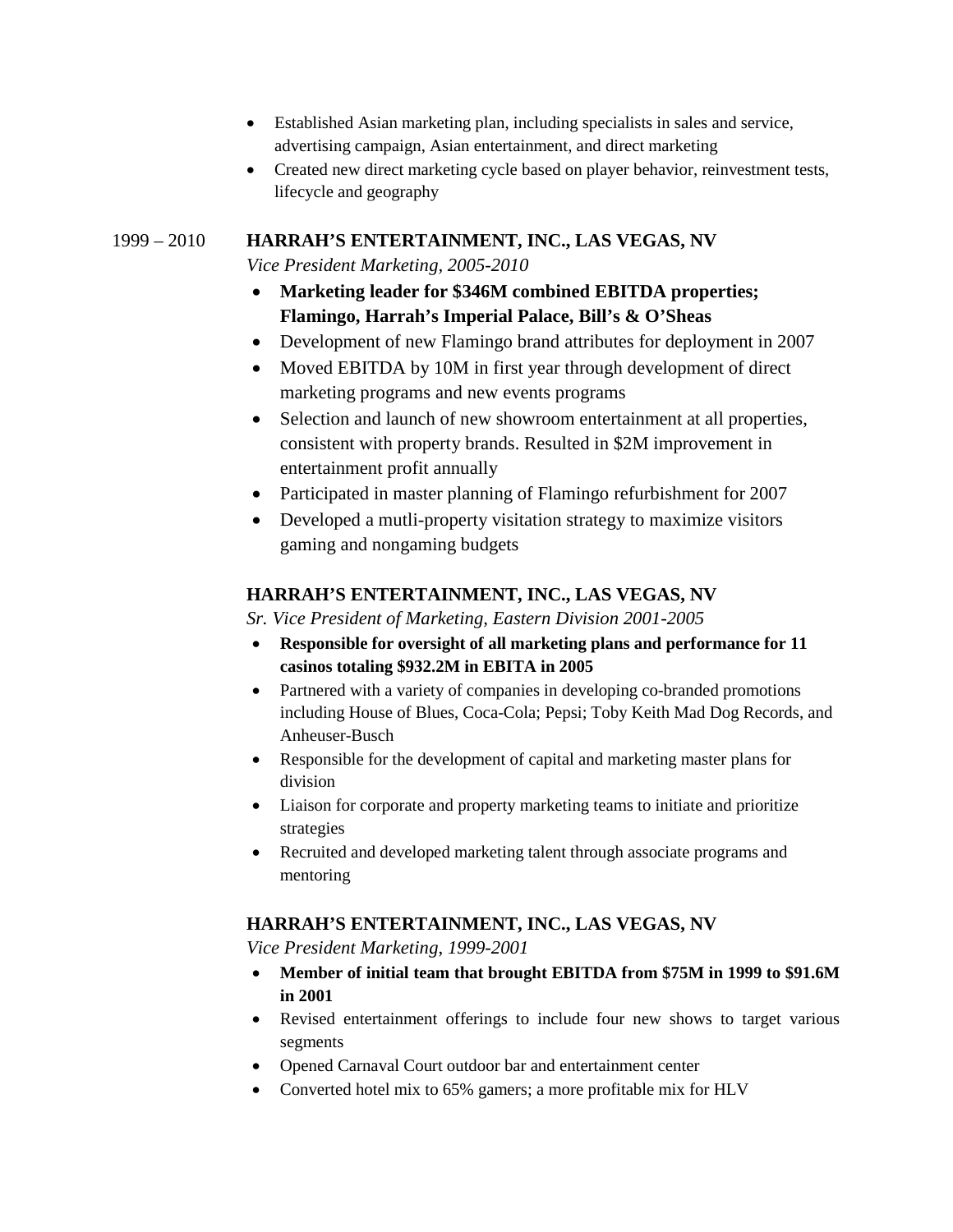Leveraged national database to capitalize on LV destination visits

## 1994 – 1999 **GRAND CASINOS INC.**

*Regional Vice President of Marketing, 1998-1999*

- **Responsible for CRM, advertising, hotel sales, reservations, and promotions for Grand Biloxi, Gulfport, and Tunica**
- Developed a centralized office to consolidate marketing for three Mississippi properties, with the goal of consistent brand positioning, and cost reduction through consolidation
- Gulfcoast properties were market leaders in revenue
- Introduced internal mail shop, including live press and handling, resulting in \$1.2 MM in annual cost savings
- Ran internal graphic design shop, resulting in \$500k in annual savings

#### **Grand Casino Tunica**

*Vice President of Marketing, 1996-1999*

#### **Grand Casino Coushatta**

*Vice President of Marketing, 1994-1996*

- Coushatta opened as the market share leader for the Lake Charles market
- Developed Tribal mentoring program in marketing, resulting in Tribal Directors in advertising, promotions, and PR
- Launched Tunica golf course, RV park, and three hotels

#### **EDUCATION**

### **WELLS COLLEGE, AURORA NY**

1983 *Bachelor of Arts Degree (Dual Majors: Sociology & Communications)*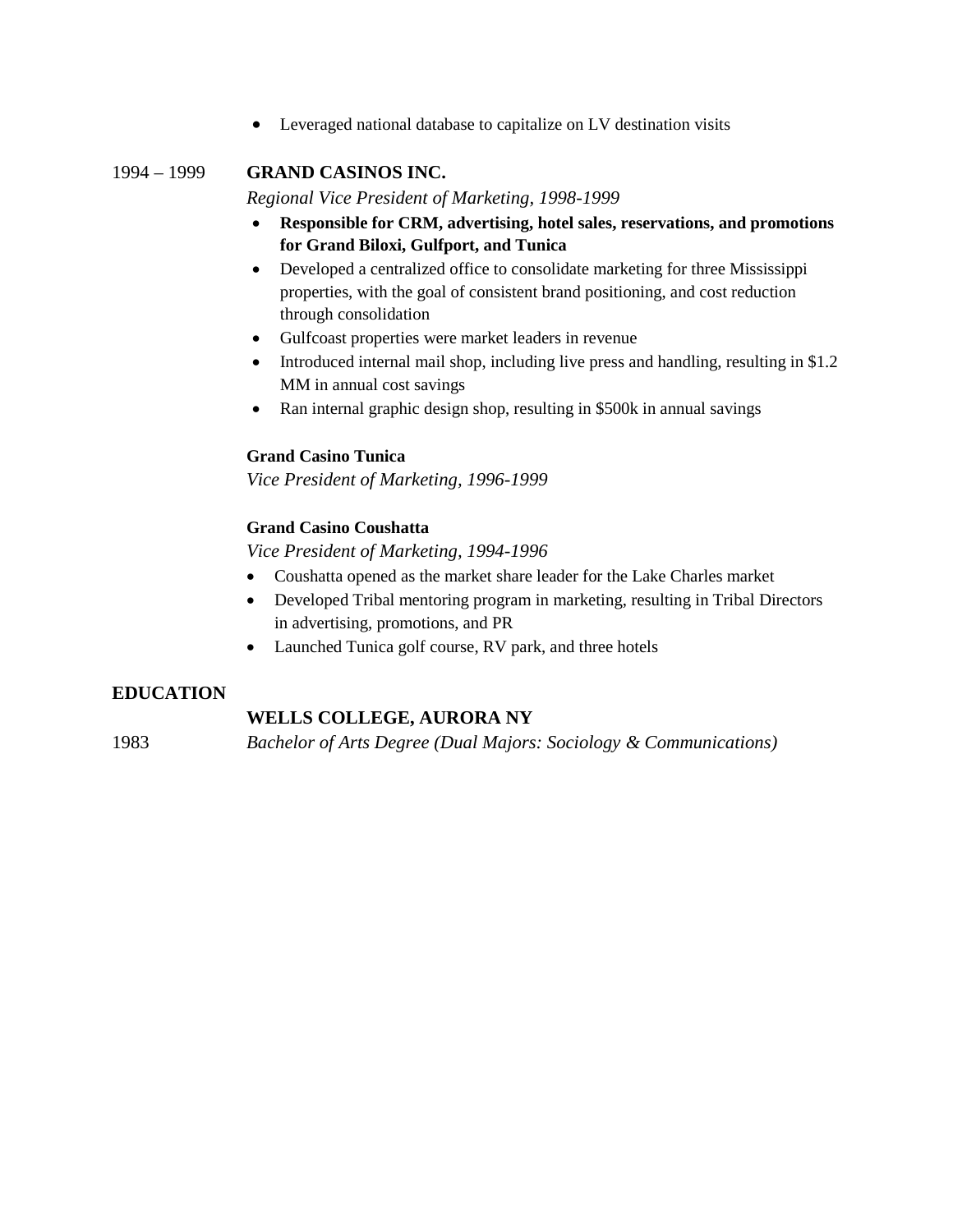# **ZELLETTA WYATT**

**Vice President of Strategic Planning Rush Street Gaming, LLC 900 N. Michigan Avenue, Suite 900 Chicago, IL 60611 312-909-5092**

**wyattt@rushstreetgaming.com**

#### **WORK EXPERIENCE**

#### 2011 – Present **RUSH STREET GAMING, LLC, CHICAGO, IL**

*Vice President of Strategic Planning*

- Negotiate corporate vendor contracts related to technology and gaming operations.
- Create/recommend ideas for new process and technology enhancements for land-based, mobile and online solutions.
- Seek, review and interpret new technology developments for gaming and online operations.
- Review regulatory control submissions for each jurisdiction to ensure new technology and process compliance.
- Liaison between property operators and the casino floor system provider to ensure issues and enhancements are resolved and implemented within negotiated contract expectations.

### **Recent Highlights**

- Leading mobile application project for Rivers Casino, Pittsburgh including contract negotiation, interface and full project implementation.
- Led data warehouse / business intelligence tool project implementation including discovery, review, contract negotiation and assisted project rollout, design, interface and training implementation.
- Led implementation and contract negotiation of surveillance software program for all three Rush Street Gaming properties to identify exception reporting, loss prevention and profit recovery at point-of-sale transactions.
- Managed discovery, enhancement and testing process of over 200 software improvement requests for all Rush Street Gaming properties including specification reviews and ongoing partnership with engineers for design and development.

# 2010 – 2011 MIDWEST GAMING & ENTERTAINMENT, LLC *Director of Regulatory Compliance*

Created the Internal Control System for the opening of the Rivers Casino -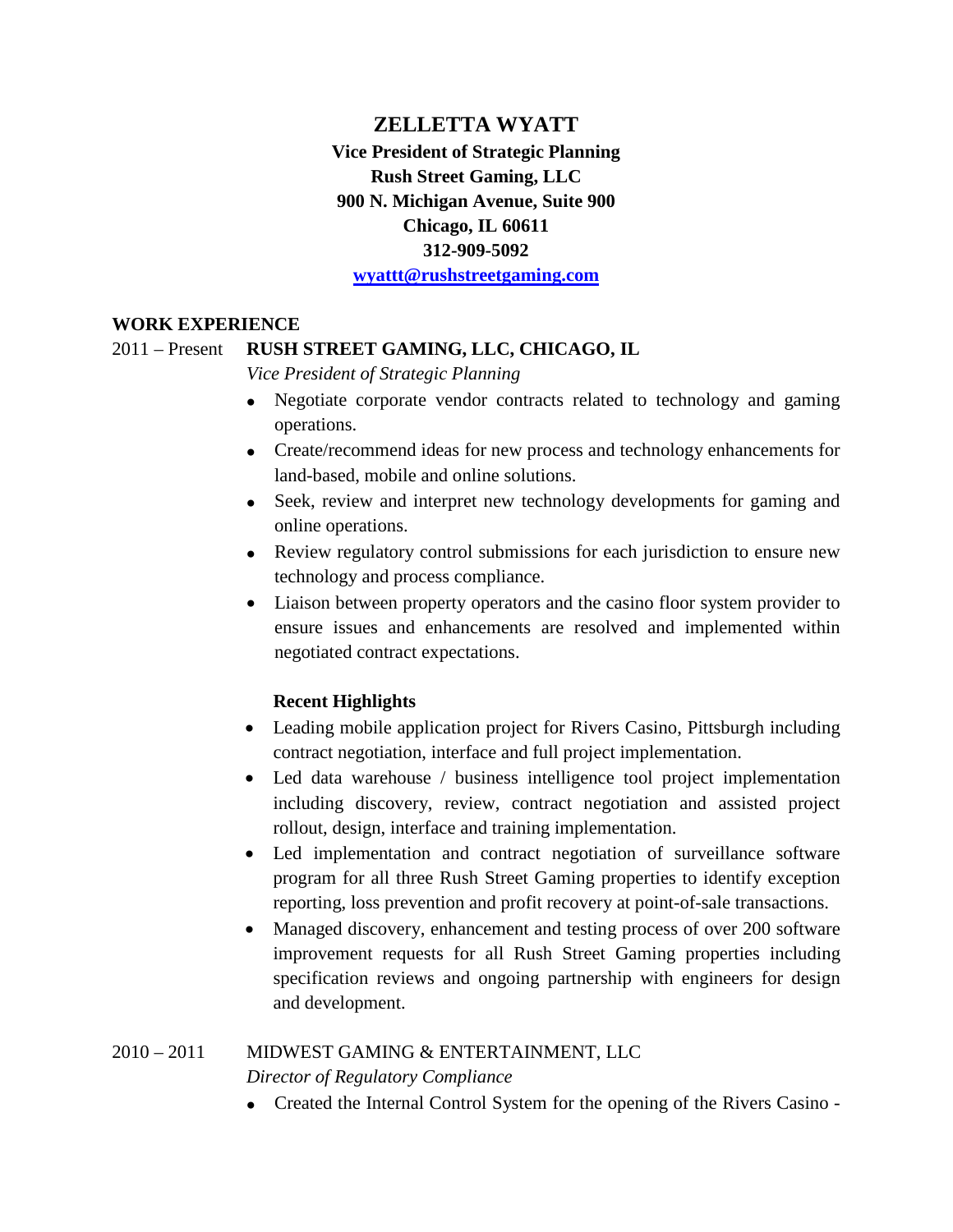Des Plaines.

- Negotiated gaming contracts for opening property equipment and supplies.
- Worked directly with all departments for the creation of department standard operating procedures, training and assisted with hiring.
- Liason between casino and Illinois Gaming Board to ensure compliance and submission for all regulatory requirements for the opening of the Rivers Casino - Des Plaines. 1050 slots, 48 table games, 6 food and beverage outlets.
- Liason between the casino and the City of Des Plaines and the State of Illinois for all local and state licensing requirements including permits, beer and liquor, safety and health related compliance.

# 1997 - 2010 **HARRAH'S ENTERTAINMENT, INC., MARYLAND HEIGHTS, MO**

*Director of Casino Services, 2009-2010*

- Responsible for casino operation departments including Slot Operations, Casino Beverage, and Environmental Services departments covering over 200 thousand square feet.
- Reduced annual combined department expenses by over \$1.8 million.
- Assisted Vice President/AGM to ensure product mix and guest service continually grow and maximize profitability.
- Implemented food delivery "To Go" program of property food outlet to gaming areas.
- Negotiated vendor contracts and pricing.

*Slot Operations Manager, 2006 – 2009*

- Responsible for Slot Operations department with approximately 80 employees and 2800 EGD's.
- Property leader for multi-property innovation task force technology division.
- Reduced annual departmental expenses while increasing revenue by 10% annually.
- Implemented Customer Service Programs resulting in record breaking service scores and company Chairman's Award nomination. Chairman's Club winner for Leadership.
- Highest property Employee Opinion Survey scores with less than 10% employee turnover.
- Acquired operational responsibilities for EVS (11/2007) and Casino Beverage (10/2008).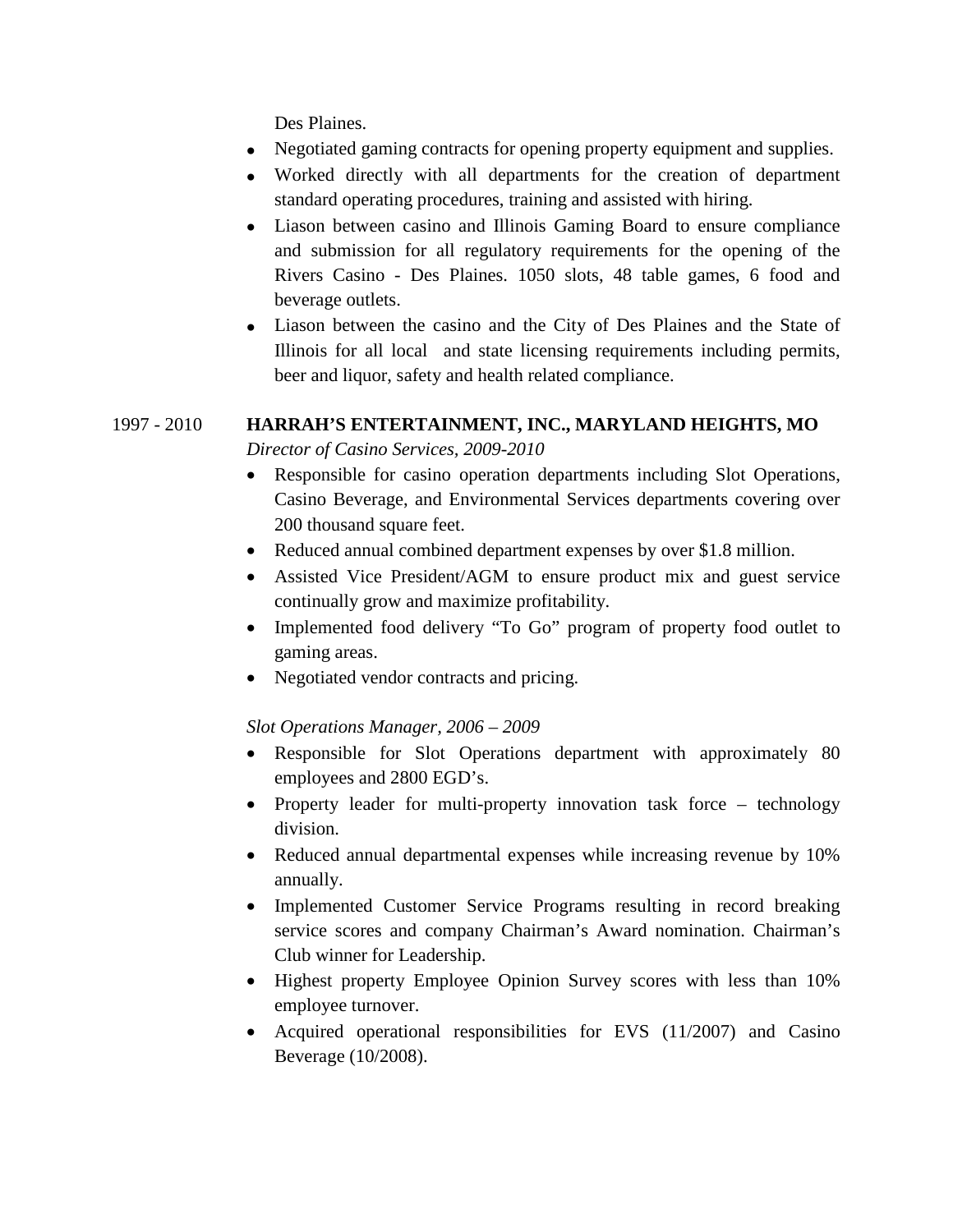## *Casino Controller*, *2004 – 2006*

- Responsible for Cage and Count Room operations of a combined 100 person staff.
- Reduced Cage footprint, increasing gaming and hospitality square footage. Consolidated multiple area count rooms to one with combined Main Bank design to streamline process efficiencies.
- Designed and oversaw construction of new bank and count room built to ensure protection of company assets and established all procedures and controls.
- Reduced property cash load by over 30%
- Implemented customer and employee service plans driving record employee satisfaction and customer service results YOY.
- Implemented process and procedures coupled with a training program that reduced cashier variances by over 65% annually.

# *Regulatory Compliance & Audit Manager, 2001-2004*

- Liaison between casino executive team and Missouri State Gaming Commission.
- Successfully reduced over \$500K in proposed fines and eliminated over ten employee proposed suspensions by the MGC. Reduced property audit findings over 75% through operational collaboration with property management and implementing routine property audit functions without increasing staff.
- Oversaw department responsible for Title 31 and W2G audit and reporting; achieving eight consecutive zero finding audits.
- Assumed responsibilities of Income Control department with oversight of daily audit and tax reporting.
- Automated W2G issuance and reporting reducing operational expenses over \$250K per year.

# *Other Positions, 1997-2001*

- Cage Manager
- Cage Supervisor
- Revenue Audit / Collections Specialist
- Main Bank Cashier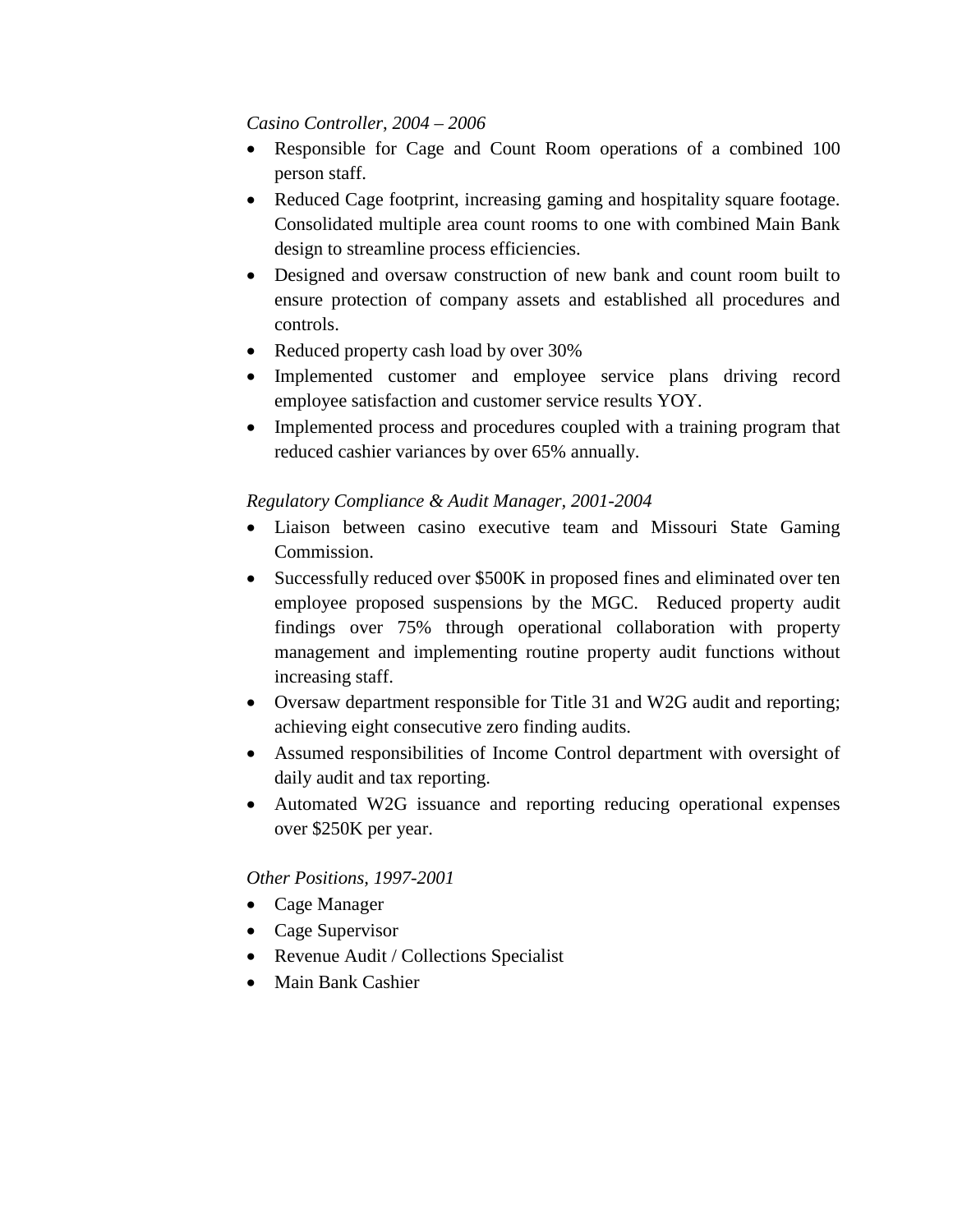## **JOSH RISLEY**

**Vice President of Analytics Rush Street Gaming, LLC 900 N. Michigan Avenue, Suite 900 Chicago, IL 60611 312-229-7640 risley@rushstreetgaming.com**

**WORK EXPERIENCE**

# 2013 – Present **RUSH STREET GAMING, LLC, CHICAGO, IL**

*Vice President of Analytics*

- **Develop predictive analytics and manage data as an asset for a premiere gaming company with three casinos, over 4,000 employees and 2012 net revenues of \$1.1B.**
- Conduct statistical research and consult with global subject matter experts to create competitive advantages through deeper insight into customer preferences and business optimization.
- Consult with casino management regarding key decisions and processes, and mentor business analysts across the enterprise.
- Lead the company's first data warehousing and business intelligence project, utilizing rapidly scalable cloud-based infrastructure, a cutting edge massively parallel processing (MPP) database, and the MicroStrategy BI platform.
- Conduct technical research and development with new data-oriented technologies, and ensure the company's data architecture evolves to exploit new capabilities.

### 2009 – 2013 **FEDERAL BUREAU OF INVESTIGATION, DETROIT, MI**

*Special Agent*

 Specialized in international terrorism investigations. Recruited and utilized confidential human sources. Conducted surveillance, interviews, and interrogations. Partnered with local, national, and foreign countries to deter, detect, and disrupt terrorist activities. Developed cutting-edge computerbased investigative tradecraft.

2001 – 2009 **HARRAH'S ENTERTAINMENT, INC Harrah's Entertainment, Inc., Las Vegas, NV** *Director of Gaming Revenue Management, 2007-2009*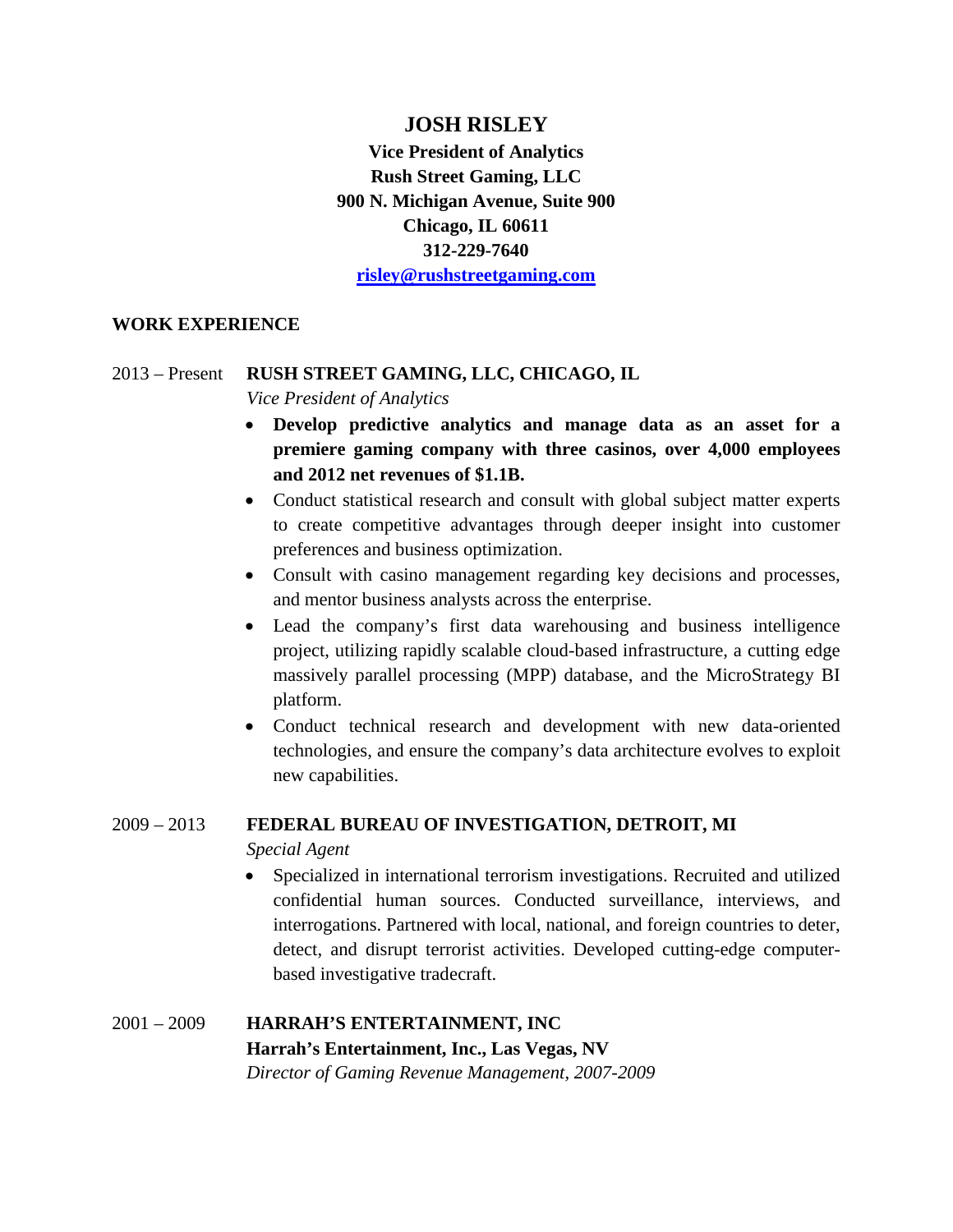- Responsible for maximizing casino gaming revenue and optimizing \$100M annual capital investment for a company with over \$12B in revenue and over 60,000 slots and 2,000 tables.
- Drove \$200 million annual increase in slot revenue by devising marketspecific price optimization strategies.
- Developed advantageous operating lease terms for slot machines that were ordinarily offered only for sale.

# **Showboat Hotel & Casino, Atlantic City, NJ**

*Director of Slot Performance, 2006-2007*

- Responsible for maximizing a \$300M annual revenue stream and ensuring the integrity, reliability, and regulatory compliance of all slot machines.
- Managed a staff of over 40 managers, supervisors, and slot machine technicians, a \$3M operating budget, and \$30M capital budget.
- Facilitated a comprehensive casino renovation and casino floor redesign.
- Built a culture of respect and trust with union slot technicians, who voted for union decertification in 2006.

# **Harrah's Entertainment, Inc., Las Vegas, NV**

*Consolidated Operations Analysis Manager, 2004-2005 Senior Financial Analyst, 2003-2004*

- Developed proprietary slot revenue optimization algorithms.
- Deployed automated decision recommendation capabilities to slot management teams across the company, including extensive training and ongoing consultation and refinement.
- Consulted with individual slot management teams on key decisions, such as forecasting of revenues associated with casino expansions and improving slot product mix relative to demand and profitability.

# **Harrah's St. Louis Hotel & Casino, Maryland Heights, MO**

*Labor Operations Analyst, 2002-2003*

- Responsible for labor efficiency for a casino with over 2,000 employees.
- Developed and implemented the casino's first framework for demandbased scheduling.
- Extended demand-based staffing to include forecast-driven recruitment practices, weekly coordination between Promotions & Events team and operational department schedulers, and integration of data-driven staffing practices with customer service initiatives.
- Received Harrah's Chairman's Award.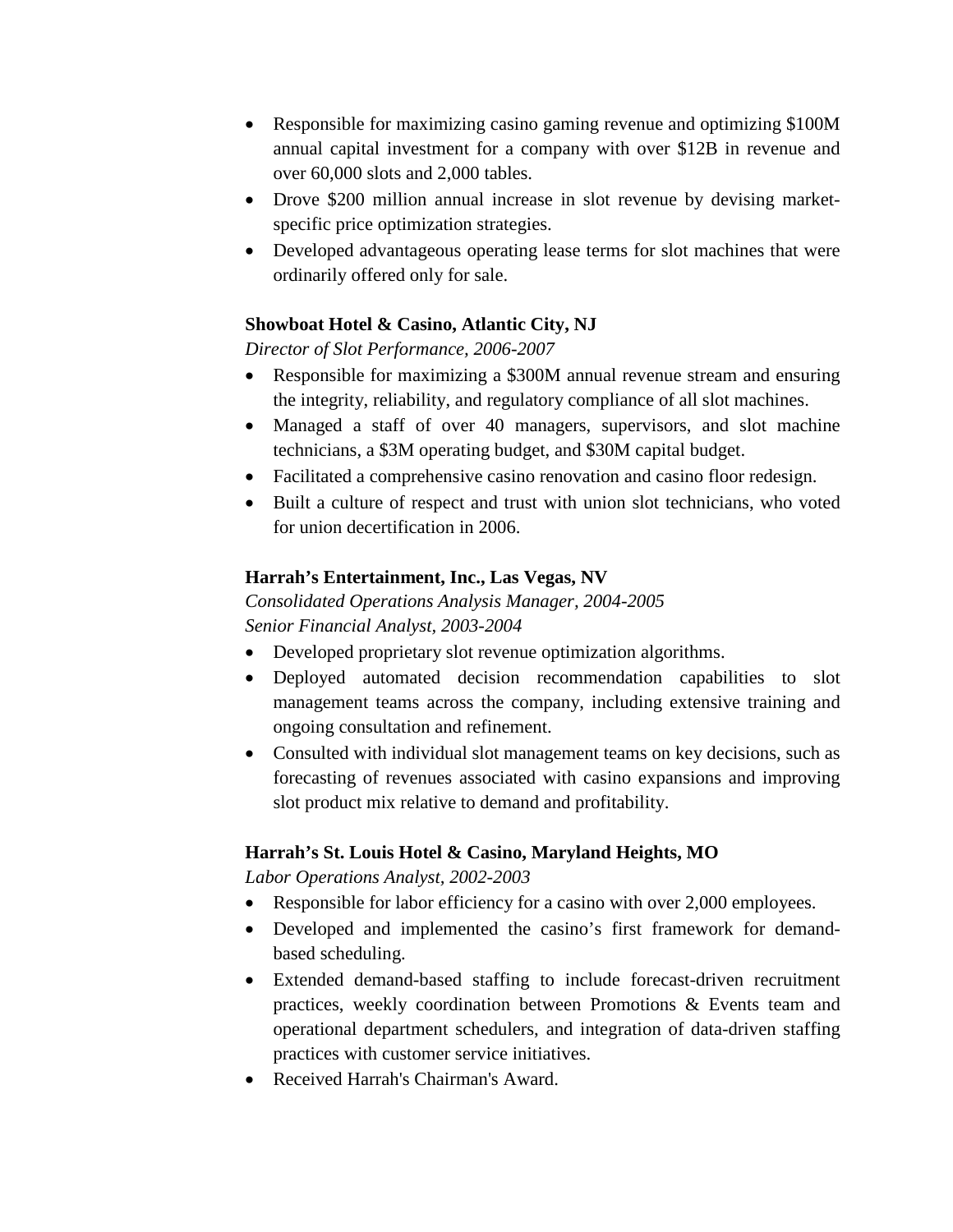# **Harrah's St. Louis Hotel & Casino, Maryland Heights, MO**

*Income Control Clerk, 2001-2002*

- Conducted daily audits for slots, table games, main bank, and count rooms.
- Programmed audit automation routines that helped detect imbalances and reduced audit time.

### **EDUCATION**

## **ST. LOUIS UNIVERSITY, ST. LOUIS, MO**

2001 BA, Economics

### **TRAINING**

2009 FBI Special Agent Training, Quantico, VA (Class 2009-09)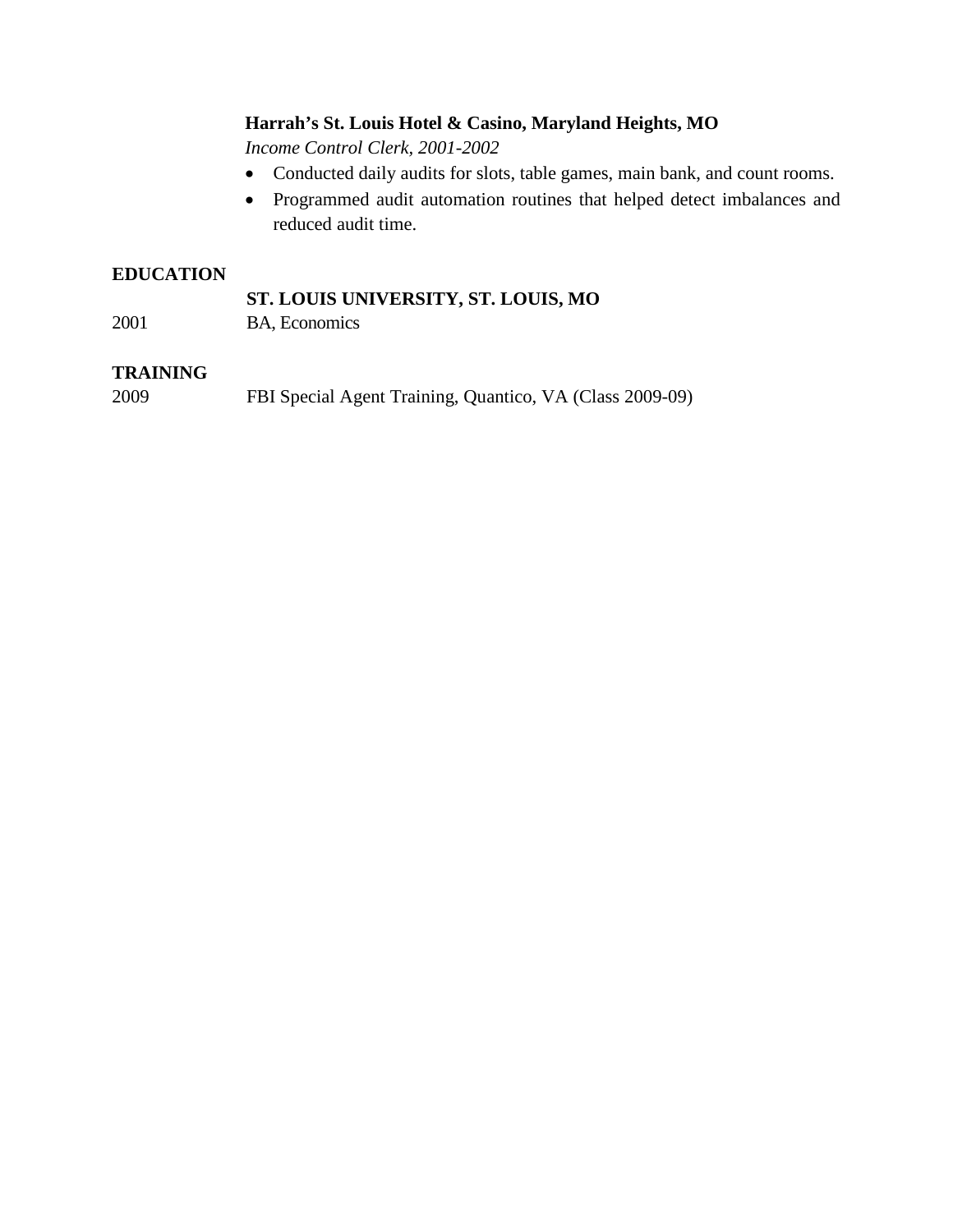**JAY JABCZYNSKI Director of Slot Performance and Analytics Rush Street Gaming, LLC 900 N. Michigan Avenue, Suite 1600 Des Plaines, IL 60018 312-909-2158 Jabczynski@rushstreetgaming.com**

### **WORK EXPERIENCE**

### 2012 – Present **RUSH STREET GAMING, LLC, CHICAGO, IL**

*Director of Slot Performance and Analytics*

- Responsible for designing strategies corporate wide to maximize return on gaming devices
- Work with property personnel to determine new game purchases, conversion purchase strategies, floor configurations, and optimal game configurations
- Corporate pricing negotiations on all slot purchases and master sales terms
- Created and implemented corporate test bank programs

### 2011 – 2012 **RUSH STREET GAMING – RIVERS CASINO**

*Slot Performance Manager*

- Responsible for all aspects of the new casino slot floor including game mix, floor layout, game configurations, project planning, and game purchases.
- Developed and continuously performed game performance analysis to determine optimal slot floor mix by manufacturer, denom, game type, and configuration.
- Oversee daily operations of Slot Performance department to ensure compliance with Illinois Gaming commission rules and regulations.
- Built and developed the Slot Performance team.

# 2010-2011 **CAESARS'S ENTERTAINMENTCORP.–HARRAH'S JOLIET CASINO**

*Senior Financial Analyst*

- Develop management tools to measure and analyze financial and operational information (e.g. labor ratios, forecasting tools, KPI's, and various management reports).
- Labor analysis on FTE ratios and the implementation of new property labor standards.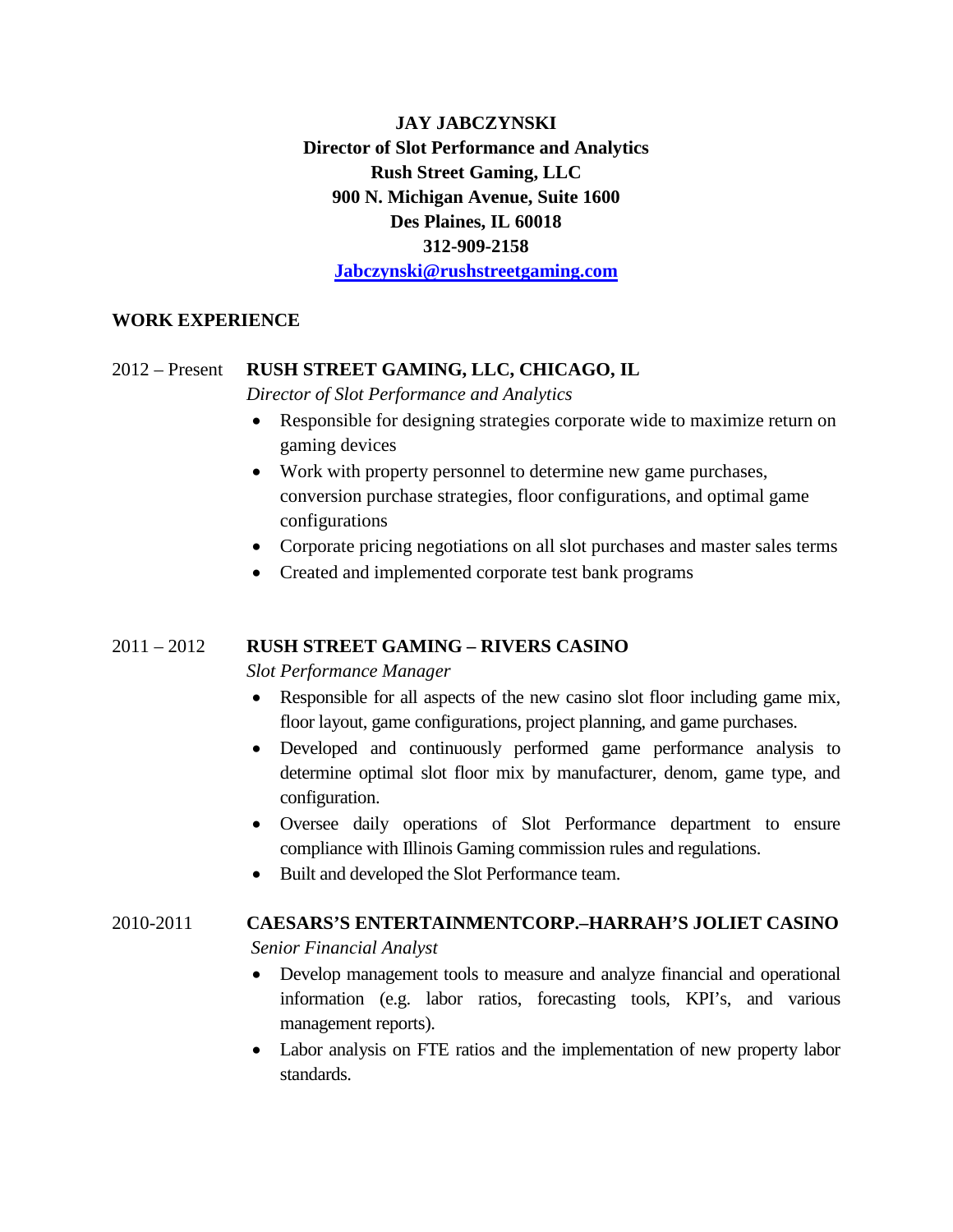- Automate processes using complex Excel and Access tools to improve the speed and accuracy of reporting
- Pre and Post analysis on marketing events to determine acceptance and profitability.
- Generate detailed financial, labor, and retail forecasts weekly

# 2008-2010 **CAESARS'S ENTERTAINMENT CORP. – HORSESHOE CASINO**

*SDS Administrator/ Slot Analyst*

- Continuous game performance analysis to ensure the optimal slot mix by manufacturer, denom, pricing strategy, game type, and floor configuration
- Developed business case analysis for game additions, conversions, lease games, and other ad hoc analysis
- Acted as project manager for several large gaming installs such as Bally MasterCom 300 code, Prism Enhancements, and major floor reconfigurations
- SDS Slot File creation for new casino with 3200+ slot machines and 1000+ progressive games in Aug 2008
- Built a working relationship with local and state gaming to ensure compliance with all state regulations
- Competitive analysis of floor mix, pricing strategy, and market share

# 2007-2008 *Slot Shift Supervisor*

- Ensured legendary customer service and built lasting relationships with guests
- Created schedules and rebids for the slot department utilizing Watson scheduling software
- Developed and motivated staff through regular coaching sessions, employee one on one's and reviews
- Managed staffing levels and ensured staff was providing the best service possible

# 2006-2007 **BOYD GAMING CORP. - BLUE CHIP CASINO**

*Slot Shift Supervisor*

- Supervised all slot team members and ensured excellent customer service.
- Created schedules, roadmaps, and rebids for the department and was responsible for labor management.
- Organized, submitted for regulatory approval, and ran all slot tournaments.

# 2004-2006 **Harrah's East Chicago Casino & Hotel, East Chicago, IN** *Casino Auditor*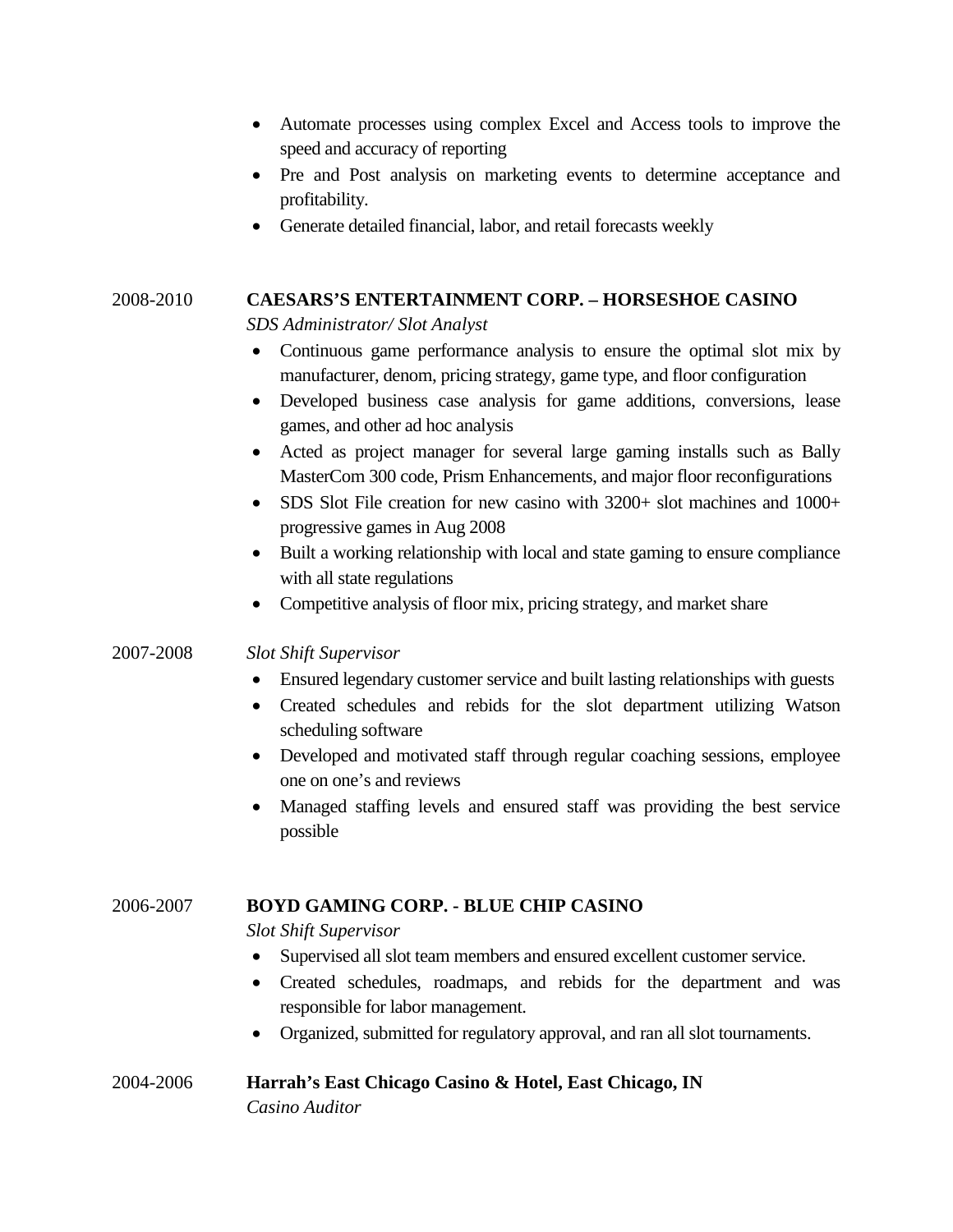- Performed all casino audits including tables, slots, W2G, soft count, and poker room
- Gained a working knowledge of all departments, reported on and improved processes

# **EDUCATION**

# **PURDUE UNIVERSITY, School of Management**

*Bachelor of Science, Finance Minor, Communications*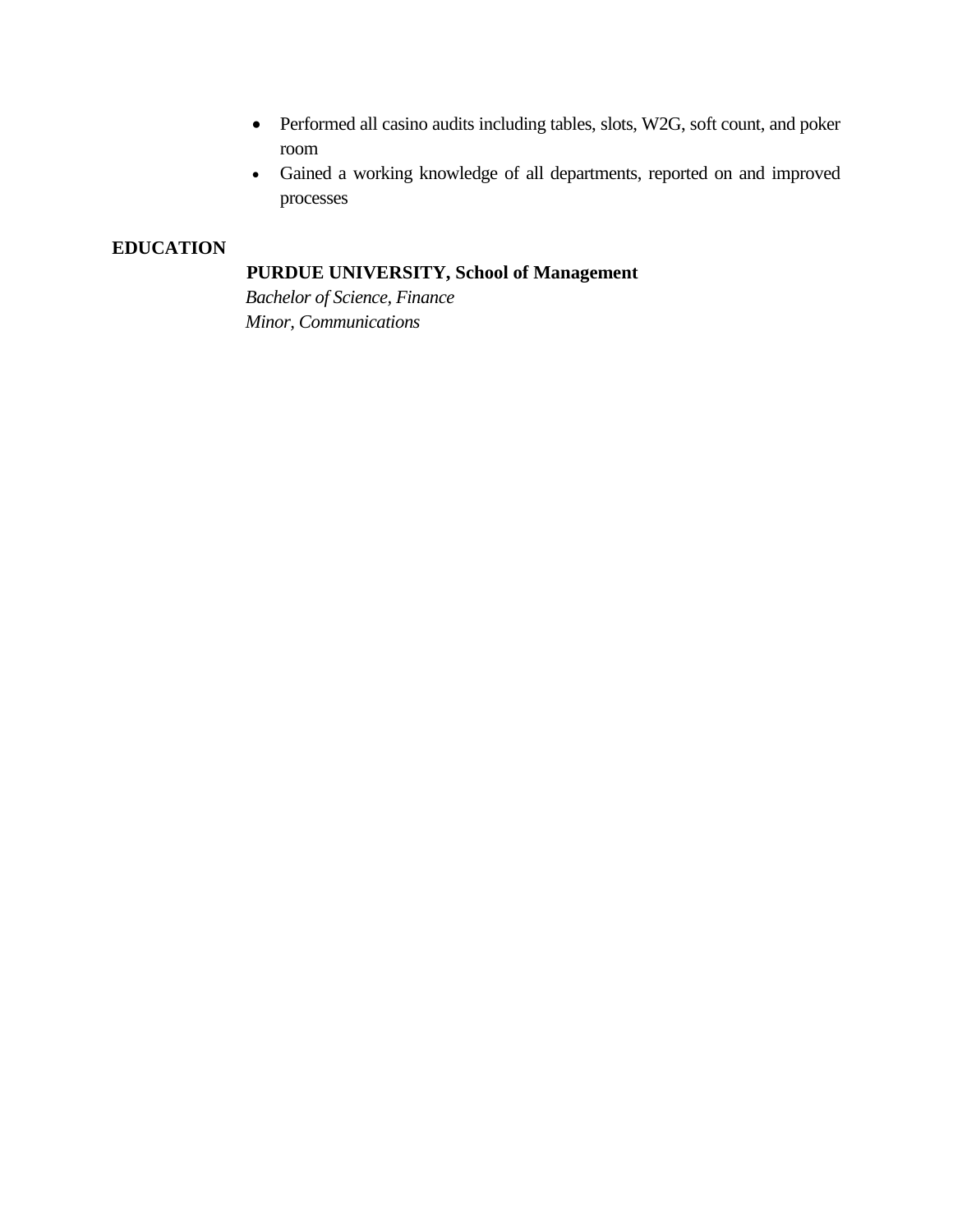# **RYNE TENNANT**

**Director of Financial Analysis Rush Street Gaming, LLC 900 N. Michigan Avenue, Suite 1600 Chicago, IL 60611 312-229-7647**

**tennant@rushstreetgaming.com**

#### **WORK EXPERIENCE**

#### 2013 – Present **RUSH STREET GAMING, LLC, CHICAGO, IL**

*Director of Financial Analysis*

- Conduct due diligence and create financial projections for new developments and acquisition opportunities
- Support financial operations of existing casinos including budgeting, capital planning and external financial reporting (including 10Qs, 10Ks and quarterly conference calls pursuant to existing indentures)

# 2011 – 2013 **MIDWEST GAMING & ENTERTAINMENT** (RUSH STREET GAMING) *Planning & Analysis Manager*

- Established and led all financial, marketing, gaming and labor analysis and reporting since the property's opening
- Constructed annual operating budgets for over 50 departments with revenues exceeding \$400 million
- Designed random drawing tool and presented workings to IGB for approval in order to execute previous and live drawings for marketing promotions
- Managed team of three analysts including the hiring and successful development of two with no prior P&A experience
- Lead preparation of all key management communications and presentations to both internal and external audiences (board of managers, management meetings, local government and civic groups, IGB)
- Created optimization models to modify table game product mix and increase profitability
- Built labor models to assist departments in staffing to forecasted volumes

### 2010 – 2011 **THE KEATING GROUP**

# *Broker*

• Responsible for new business development including cultivating relationships with insurance agencies, providing market expertise, competitive quotes and securing transactions to produce revenue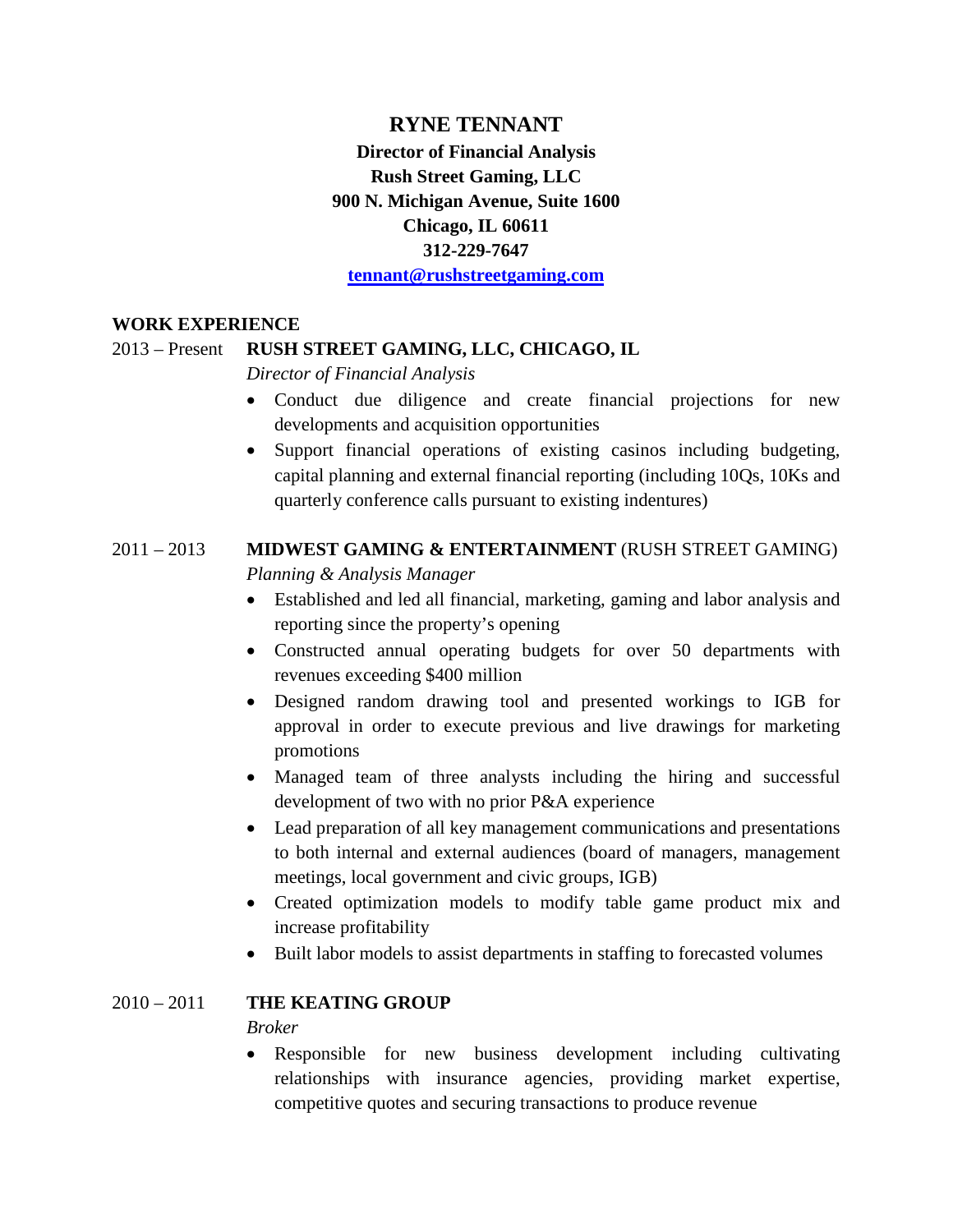Executed agency agreements with 29 accounts in Illinois, Indiana and Michigan; none were previously doing business with The Keating Group

## 2008 – 2010 **TYGRIS COMMERCIAL FINANCE GROUP**

*Senior Financial Analyst*

- Developed sell side financial model resulting in a \$535 million merger with EverBank Financial Corp
- Constructed Excel models and PowerPoint materials as part of budget and capital use activities resulting in a \$120 million capital infusion
- Prepared monthly financial reports for officers and investors to compare financials to budget and identify measureable trends in business

# 2007 – 2008 **BRIDGE FINANCE GROUP**

*Collateral Analyst*

- Managed team of associates on study at leading U.S. law school to improve student satisfaction and alumni giving
- Conducted strategy studies for clients in insurance, banking, and consumer products
- Led law school recruiting effort for New York office in 1998

# **EDUCATION**

**INDIANA UNIVERSITY BLOOMINGTON** – Kelley School of Business 2008 *Bachelor of Science in Business, Concentration in Finance/Real Estate*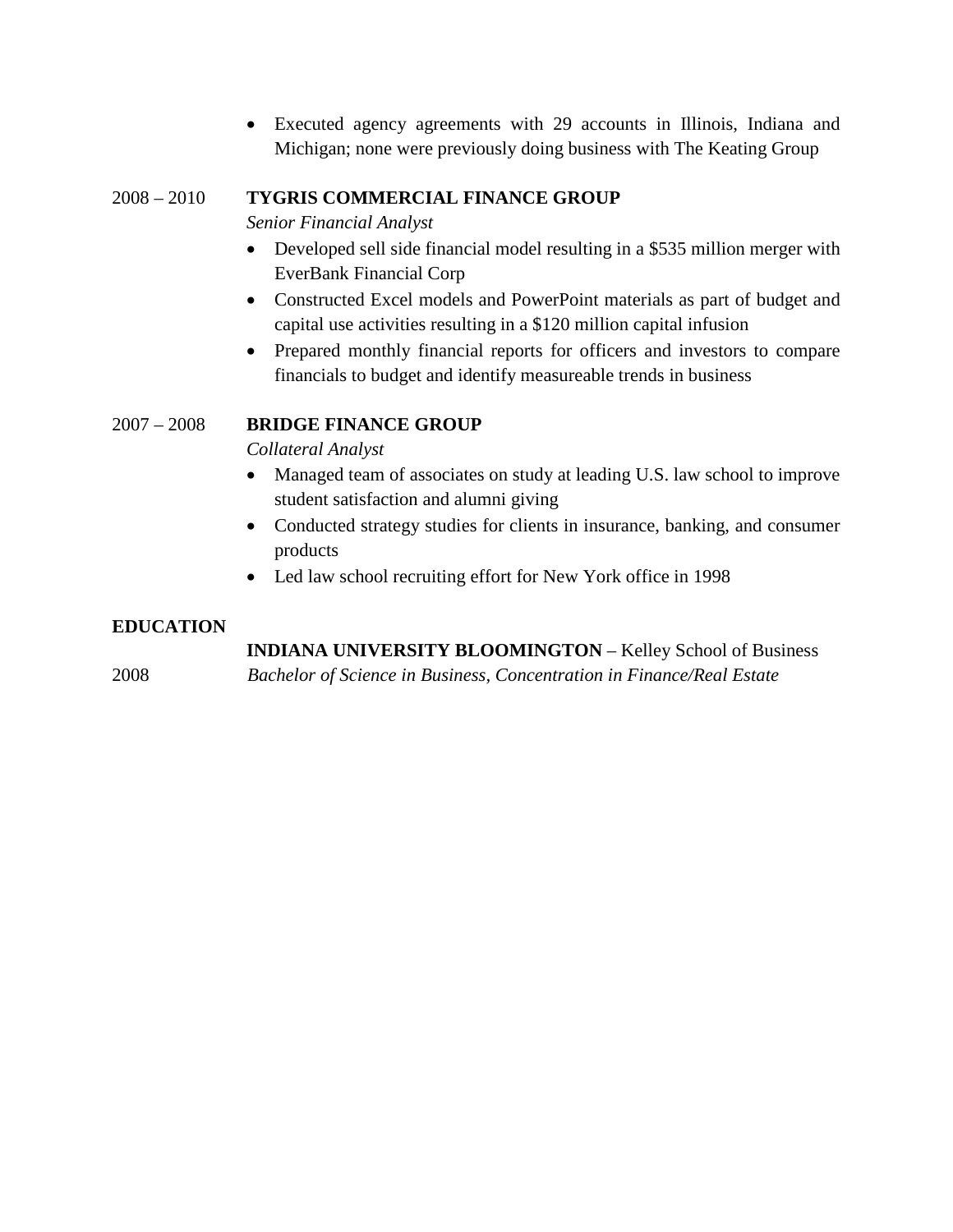# **CHRISTOPHER SMITH**

**Business Analyst Rush Street Gaming, LLC 900 N. Michigan Avenue, Suite 900 Chicago, IL 60611 312-561-0385 smith@rushstreetgaming.com**

### **WORK EXPERIENCE**

#### 2013 – Present **RUSH STREET GAMING, LLC, CHICAGO, IL**

*Business Analyst*

- Consult with casino management regarding labor effectiveness decisions and processes
- Work directly with property managers/schedulers to implement scheduling improvements
- Conduct labor studies and analysis to provide understanding of variable labor drivers and productivity target levels
- Analyze and report on guest service surveys and team member opinion surveys
- Train department managers/schedulers on effective use of scheduling software (Virtual Roster)
- Work with P&A to refine forecasting processes and improve forecasting accuracy

### 2003 – 2013 **HARRAH'S ENTERTAINMENT, INC Harrah's Joliet Casino & Hotel, Joliet, IL**

*P&A Manager, 2012-2013*

- Prepared weekly forecasting of key volume drivers for effective labor management across all variable labor departments
- Partnered with corporate marketing revenue build team to review/adjust monthly revenue modeling for the property
- Coordinated and constructed annual operating budgets for over 60 departments
- Lead preparation of all key management communications and presentations to both internal and external audiences (board of managers, management meetings, local government and civic groups, IGB)
- Built labor models to assist departments in real time labor adjustments to effectively manage labor to changes in volume
- Responsible for final approval and justification of job requisitions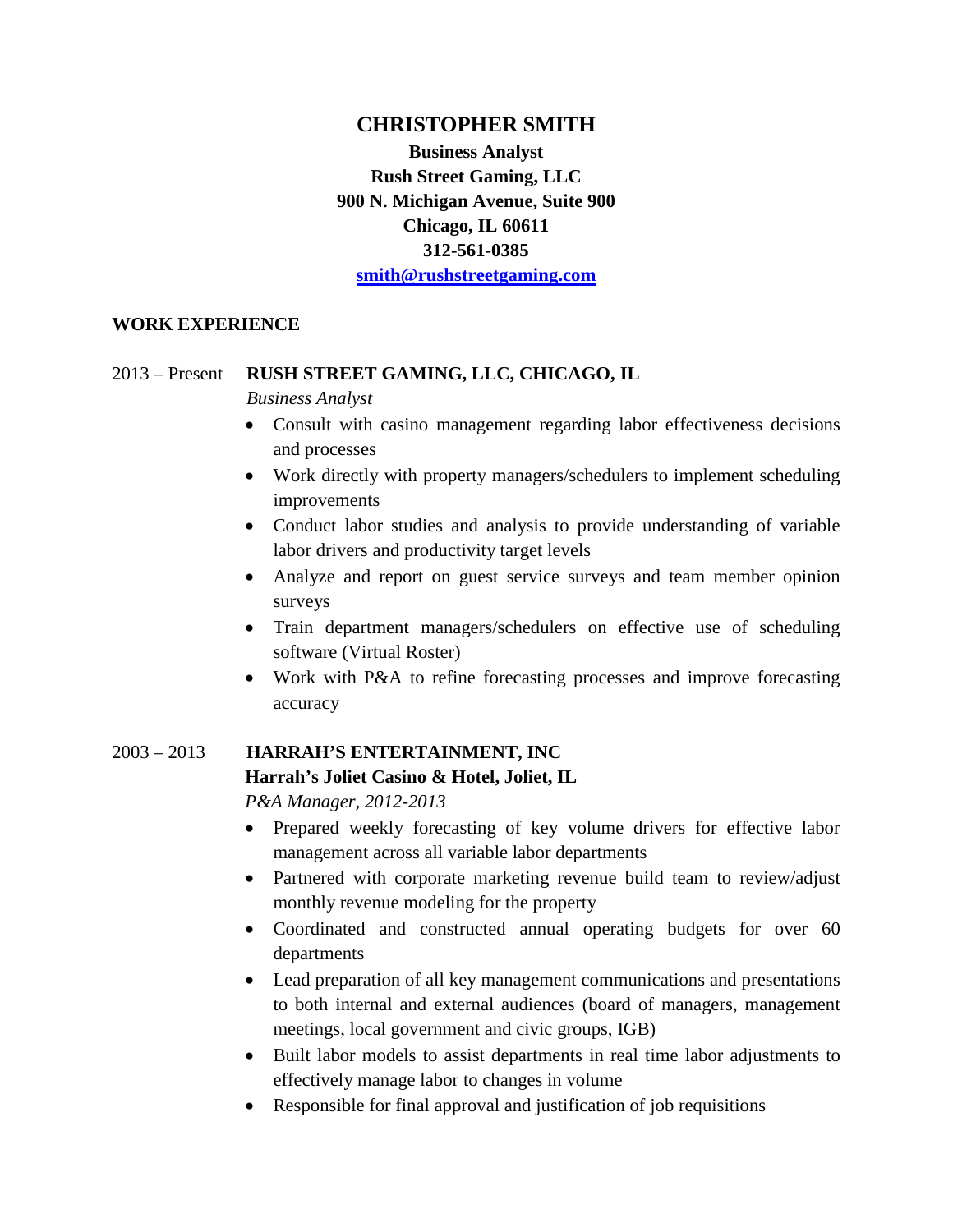# **Harrah's Joliet Casino & Hotel, Joliet, IL**

*Sr Financial Analyst, 2007-2012*

- Lead property labor analyst for last six years: develop labor study models for all key areas, prepare weekly forecasting for all key business indicators, train operators on Unifocus, and assist property in continuously improving labor efficiency achieving a consistent lead in Net Revenue per FTE within the Central Division
- Lead property financial analyst for last two years: responsible for preparation of weekly, monthly and quarterly forecasts; analysis of market share and trends; refining templates for creation of annual budget that resulted in savings of 25% of required hours to complete budget process
- Prepare regular and ad hoc weekly analysis reports and operating reviews used by senior leadership to drive decision-making in key areas of the business and to present to corporate Senior Management Team
- Regularly present findings and recommendations to executive team in both formal and informal settings
- Support almost all property Kaizen events and many departmental KPI boards with required analysis and data formulation
- Awarded 2010 Division Chairman's Award for Internal Service for work in support of and results driven at both property and divisional levels

# **Harrah's Joliet Casino & Hotel, Joliet, IL**

*Financial Analyst, 2003-2007*

- Prepared weekly trend reports and labor reports on key areas of the business to assist operators in staffing and pricing decisions
- Prepared monthly variance reports comparing actual financial and labor results to plan and prior years
- Analyzed cost center reports for potential errors or restatements
- Assisted in the annual budgeting process using Hyperion budgeting software
- Built new labor study models for key operating areas to effectively staff

# **FTD Inc, Downers Grove, IL**

*Financial Analyst, 2000-2003*

- Responsible for daily sales reporting for management team
- Built and maintained financial models to aid in strategic decision-making
- Prepared variance reports and slides to gauge the company's growth and shortfalls
- Aided in the application of cash to the appropriate accounts and member statements
- Prepared Board of Directors packet and presentation.